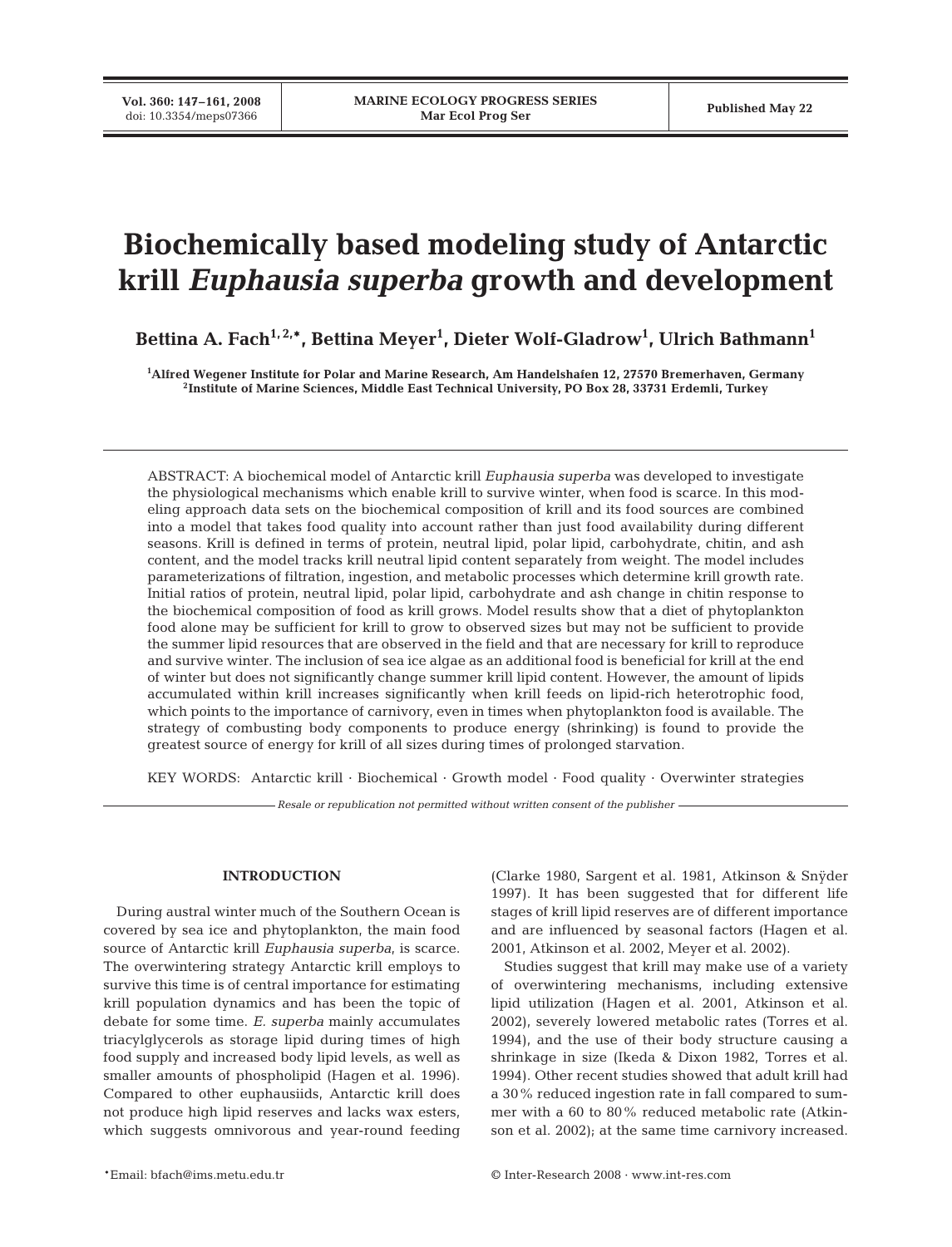The energy budget calculated by Atkinson et al. (2002) showed that adult krill can survive more than 200 d, and thereby the complete winter, on their own lipid and protein stores. However, krill larvae have been shown not to reduce their metabolism during fall and therefore need to exploit other food sources during winter (Meyer et al. 2002).

The importance of these different strategies for adult krill survival and how they relate to population development and recruitment success is not known. Mathematical models provide one approach for exploring the effect of different strategies on the growth and survival of different life stages of Antarctic krill. Hofmann & Lascara (2000) developed a time-dependent, sizestructured krill growth model to examine the growth dynamics of krill. They found that the model produces spring and summer growth rates for different size classes that are consistent with observations when krill is feeding on phytoplankton; however, the simulated annual growth cycle for larval and subadult krill best matches observations when winter respiration rates are reduced and sea ice algae is available as an additional food source.

In other modeling studies Fach et al. (2002, 2006) assessed the amount of food needed to sustain Antarctic krill during transport across the Scotia Sea to South Georgia, using drifter paths from a circulation model (Fach & Klinck 2006). Their simulation results show that phytoplankton concentrations across the Scotia Sea are not sufficient to support krill survival during transport from the Antarctic Peninsula to South Georgia and that including sea ice algae food does not alter this result. They point to the importance of other food sources such as heterotrophic food and detritus.

Recently, Kawaguchi et al. (2006) and Candy & Kawaguchi (2006) developed a linear mixed model to simulate the instantaneous growth rate of krill as a function of a temperature-dependent inter-moult period. At the same time Atkinson et al. (2006) developed an instantaneous growth rate model that predicts krill growth depending on food, temperature, body length, sex, and maturity stage of krill. This provides a method of predicting krill growth from environmental variables such as chlorophyll *a* (chl *a*) and temperature, which are available via remote sensing, on a basin-wide scale. However, by using satellite images of phytoplankton concentration as a basis for this calculation, such models do not take into account the fact that krill is known to feed on sea ice algae, copepods, and detritus as well as phytoplankton. In addition, such models cannot give any information about possible krill overwintering strategies.

The objective of the current study is to investigate how different krill life stages survive the winter months when food is scarce. Specifically, the importance of overwintering mechanisms for different krill stages, as well as the influence of different food types available to krill with respect to the quality of food and energetic supply to krill, is of interest. A biochemical, individual-based model of krill metabolism was used that allows krill to grow or shrink continuously depending on food supply and food quality. The novel approach of this type of krill model is that it considers not only food quantity but also food quality, such as previous models have done for oysters (Bochenek et al. 2001). It defines krill in terms of their protein, neutral lipid, polar lipid, carbohydrate, chitin, and ash content and therefore is able to consider simple biochemical processes within krill.

### **MODEL DESCRIPTION**

**Model structure.** The governing equation of the model is the rate of change in krill length over time given by:

$$
\frac{\mathrm{d}L}{\mathrm{d}t} = \mu \cdot L \tag{1}
$$

where *L* is krill length (mm) and  $\mu$  (d<sup>-1</sup>) is the growth rate. The growth of krill is based on formulations that allow differential metabolism of protein, lipid, and carbohydrate content of the food ingested by krill. It depends on net production (NP, J  $d^{-1}$ ) of the 6 basic biochemical components (index *i)* included in the model: protein, polar lipid, neutral lipid, carbohydrate, chitin, and ash. Net production is defined as:

$$
NP_i = AI_i - R_i \tag{2}
$$

where  $AI_i$  is assimilated food  $(J d^{-1})$ , and  $R_i$  is the total respiration of krill  $(J d^{-1})$ , both dependent on the size of krill. The 6 basic biochemical components are tracked in the model and an increase in krill length occurs when the sum of the 6, i.e.  $\Sigma_{i=1}^6$  NP<sub>*i*</sub> is positive and when restrictions on selected biochemical ratios are simultaneously met. The metabolized food is then converted into the structural components of krill. When respiration exceeds assimilated food, krill gains energy from utilizing storage material as well as structural components and may shrink in size.

Changes in krill length are coupled to changes of krill dry weight (DW), wet weight (WW) and carbon weight (CW) and are tracked in the model. Assimilated food is calculated as:

$$
AI_i = AE_i \cdot \gamma \cdot F^{cf} \cdot food_i(t) \tag{3}
$$

where AE*<sup>i</sup>* is the assimilation efficiency (%), γ is the fraction krill spends feeding (dimensionless), and  $F<sup>cf</sup>$  is the compression filtration rate  $(m^3 d^{-1})$  that changes depending on krill size (see Hofmann & Lascara 2000, Fach et al. 2002). The feeding fraction  $\gamma$  is specified to be a constant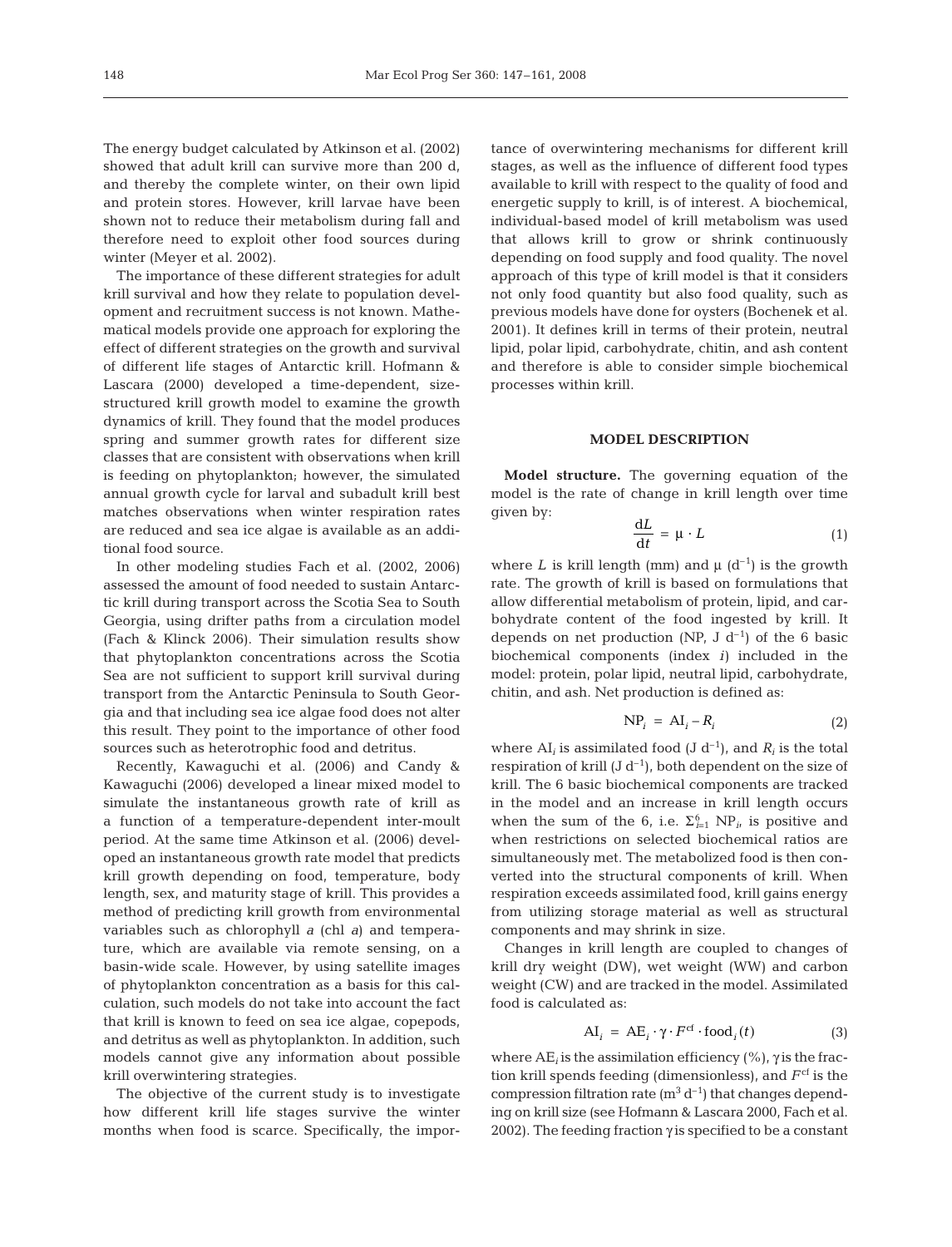| Parameter          | Definition                                           | Units                    | Value (range)        | $%$ change in DW |
|--------------------|------------------------------------------------------|--------------------------|----------------------|------------------|
| $\mu_{\text{max}}$ | Maximum growth rate                                  | $mm d^{-1}$              | $0.07(0.04-0.1)$     | $-22, +13$       |
|                    | Time spent feeding                                   | $\%$                     | $75(65-85)$          | $-11, +9.4$      |
| $T_{\text{pl:nl}}$ | Min. polar lipid: neutral lipid ratio in respiration | <b>None</b>              | $0.2(0.1-0.3)$       | $+7.5, -2.1$     |
| $AE_{pr}$          | Assimilation efficiency of protein                   | $\%$                     | $100(80-100)$        | $-7.4, +0.0$     |
| $AE_{nl}$          | Assimilation efficiency of neutral lipid             | $\%$                     | $100(80-100)$        | $-1.5, +0.0$     |
| $AE_{pl}$          | Assimilation efficiency of polar lipid               | $\%$                     | $100(80-100)$        | $-7.1 + 0.0$     |
| $AE_{\rm carb}$    | Assimilation efficiency of carbohydrate              | $\%$                     | $20(10-30)$          | $-2.4, +2.2$     |
| PL:Pr              | Polar lipid: protein ratio                           | <b>None</b>              | $f(DW)$ (+10%, -10%) | $-2.1, +2.0$     |
| Carb:Pr            | Carbohydrate: protein ratio                          | None                     | $f(DW)$ (+10%, -10%) | $-0.7, +0.9$     |
| Chi:Pr             | Chitin: protein ratio                                | None                     | $f(DW)$ (+10%, -10%) | $+0.2, -0.05$    |
| Chi:Carb           | Chitin:carbohydrate ratio                            | None                     | $f(DW)$ (+10%, -10%) | $-0.5, +0.8$     |
| Pr:Ash             | Protein: ash ratio                                   | None                     | $f(DW)$ (+10%, -10%) | $-3.5, +3.7$     |
| $C:$ chl           | Carbon:chlorophyll ratio                             | $mq \, m^{-3} \, C$      | $50(40-60)$          | $-51. +29$       |
|                    |                                                      | mg m <sup>-3</sup> chl a |                      |                  |
|                    |                                                      |                          |                      |                  |

Table 1. Parameters used in the model. Their definition, units, reference value, and range are listed together with results of changes in dry weight (%DW) of the sensitivity analysis

with a value of 0.9 for larval krill (<12 mm) and 0.75 for larger krill (≥12 mm). It has been defined to include the observation that krill is an animal that alternates between area-intensive feeding and long-distance foraging movements (Hamner 1984). Krill in the model mainly uses compression filtration when feeding. However, when krill is assumed to feed on ice algae underneath sea ice during which time krill uses the thoracic appendages (Hamner et al. 1983), the filtration rate is assumed to be 5% of  $F^{\text{cf}}$  (Hofmann & Lascara 2000).

 $AE_i$  is defined to be 100% for protein and lipid content, but is 20% for carbohydrate according to Handa (1969), who gives these efficiency values for plant material. The AE*<sup>i</sup>* for carbohydrate is so low because 80% of the plant carbohydrate is structural and cannot be digested by animals, and is therefore not available as food. The remaining 20% represent labile carbohydrate. These combined efficiencies result in an overall assimilation efficiency for krill of 80%, which falls within the range (72 to 94%) observed for krill by Kato et al. (1982). Unassimilated food is assumed to be lost as fecal pellets. For a list of the main parameters used in the biochemical model please see Table 1.

Krill respiration  $R$  (J d<sup>-1</sup>) is defined as:

$$
R = R^{s}(1+\zeta+\varepsilon) \tag{4}
$$

where  $R^s$  (J d<sup>-1</sup>) is the standard metabolic rate that is dependent on krill size, ε (dimensionless) is the feeding activity, and ζ (dimensionless) the reduced activity in winter (see Hofmann & Lascara 2000, Fach et al. 2002). The calculation of *R*<sup>s</sup> (see Hofmann & Lascara 2000, their Table 3) thereby indirectly includes the energy cost of moulting.

Maximum growth rates  $(\mu_{\text{max}})$  are defined sizedependent for krill in the model, because the range of observed growth rates is large and depends on krill size, e.g. 0.105 to 0.179 mm  $d^{-1}$  (Rosenberg et al. 1986) and 0.33 mm  $d^{-1}$  (Clarke & Morris 1983). However, Siegel & Nicol (2000) summarized available data sets for growth rates and found that larvae grow at 0.13 to 0.16 mm  $d^{-1}$ , while juveniles older than 1 yr (Age 1+) grow at 0.12 to 0.148 mm  $d^{-1}$ , and older krill grow only at 0.025 to 0.07 mm d<sup>-1</sup>. Therefore, 3 separate  $\mu_{\text{max}}$ were defined for adult  $(0.07 \text{ mm } d^{-1})$ , juvenile  $(0.148 \text{ mm d}^{-1})$ , and larval krill  $(0.16 \text{ mm d}^{-1})$ .

**Biochemical conversions.** A basic assumption for zooplankton is that polar lipid represent somatic tissue, neutral lipids represent any form of lipid reserves and that the formation of structural components determines animal growth. Therefore, material converted into the storage component neutral lipid does not result in an increase in krill length in the model. This approach has been used for simplicity although it has been hypothesised that *Euphausia superba* may accumulate phosphoglycerides as storage lipids (Saether et al. 1985, Hagen 1988, Hagen et al. 1996), which indicates that it is difficult to strictly separate polar and neutral lipids of krill into structural and storage components.

Observations from field and laboratory studies were used to derive the relationships that describe the processes affecting krill net production. A regression of protein content (%DW) of krill versus krill DW, as well as carbohydrate content (%DW) to krill DW was calculated from a compilation of data such as Ferguson & Raymont (1974), Torres et al. (1994, pers. comm.), Meyer et al. (2002, 2003, unpubl. data), and Atkinson et al. (2002) (Fig. 1A,B):

$$
Protein 0 39.3 - 0.02 DW
$$
  
n = 233, r = 0.971, p < 0.05 (5)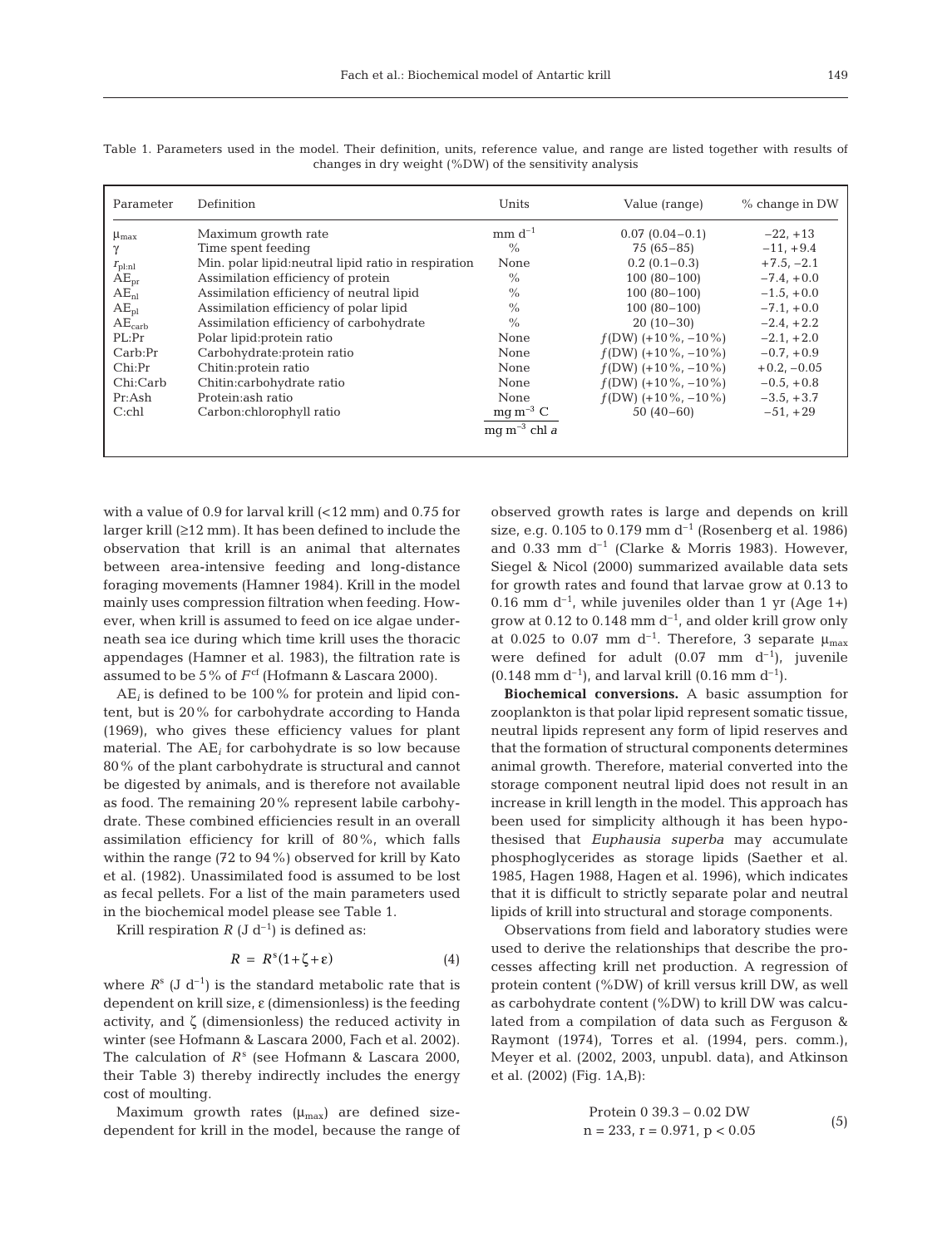

Fig. 1. *Euphausia superba*. Relationships between biochemical components calculated from krill observations: (A) protein to dry weight (DW) and (B) carbohydrate to DW. Data sources as indicated in (B). (C) Relationship of polar lipid to total lipid calculated after data from Hagen (1988). P: protein; C: carbohydrate; PL: polar lipid; L: total lipid

Carbohydrate = 
$$
3.3 \text{ DW}^{-0.07}
$$
  
n = 121, r = 0.969, p < 0.05 (6)

To define a chitin content (%DW) to DW relationship only few mean chitin values for pooled krill (Roschke & Schreiber 1977), adult krill (Clarke 1980), and aquarium-reared juvenile and adult krill (Nicol et al. 1992) are available. Calculating the linear regression from their mean values yields:

$$
\begin{aligned} \text{Chitin} &= 2.88 + 0.01 \text{ DW} \\ \text{n} &= 4, \text{r} = 0.995, \text{p} < 0.01 \end{aligned} \tag{7}
$$

while the ash weight (mg) to DW relationship in krill is taken from Clarke (1976):

$$
Ash = 0.94 + 0.12 DW
$$
  
n = 311, r = 0.989, p < 0.01 (8)

For krill <15 mm both chitin and ash relationships were calculated by spline interpolation. An important relationship for this model set up is the polar lipid (%DW) to total lipid (%DW) relationship (Fig. 1C) that has been calculated using data available from Hagen (1988):

Polar lipid = 
$$
1.86 + 0.272
$$
 lipid  
n =  $67$ , r = 0.956, p < 0.01 (9)

valid for lipid values greater than 5% of krill DW.

The fate of assimilated food, parameterized in terms of the biochemical constituents, differs within krill. Assimilated protein has as its primary destination the somatic tissue protein pool. Assimilated carbohydrate goes primarily to the carbohydrate pool, where it is used to maintain a certain protein-to-carbohydrate ratio within krill calculated from observations (Fig. 1) and is used for the production of chitin. Excess carbohydrate is stored in the neutral lipid pool. Assimilated polar lipid has as its primary destination the somatic tissue polar lipid pool and excess goes to the neutral lipid pool, where assimilated neutral lipid is also stored.

Conversions between different biochemical constituents in the tissue were done based on the different carbon molecular weights of lipids (palmitic acid), carbohydrates (glucose), protein

(serine) and chitin while conserving carbon atoms (Bochenek et al. 2001). The ratio of the molecular weight of each constituent to its number of carbon atoms was calculated, and the resultant relative weights of the constituents were compared to each other (Bochenek et al. 2001). This yields a ratio of tissue carbohydrate to tissue lipid of 0.539 (mg  $mg^{-1}$ ), tissue protein to tissue lipid of 0.46 (mg  $mg^{-1}$ ), and tissue carbohydrate to chitin of 0.85 (mg  $mg^{-1}$ ).

Respiration needs are the only metabolic losses of assimilated energy in the krill model. The assimilated carbohydrate pool is the first reservoir used to meet energy demands. The needed carbohydrates are removed, while keeping the protein-to-carbohydrate ratio. If the assimilated carbohydrate pool is not suffi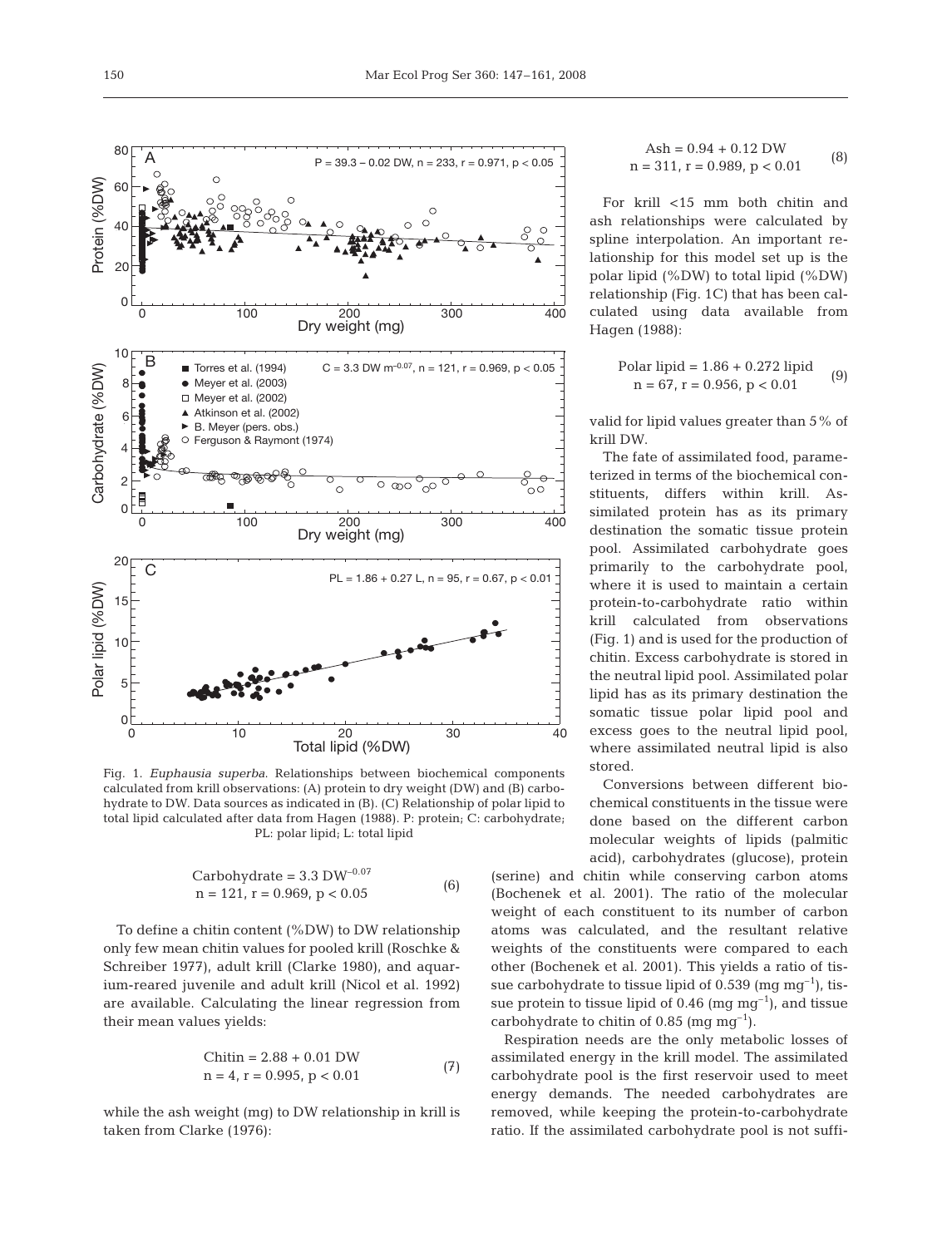cient, the remaining deficit is taken from the other assimilated pools. Any remaining deficit is then taken from the neutral lipid pool until a minimum neutral lipid to polar lipid ratio defined according to data from Hagen (1988) is reached. Any further energetic needs are then met by using structural components of krill. Periods in which krill resorts to using structural material to cover metabolic costs result in a reduction of the overall condition of krill that shows as a reduction in the protein-to-ash ratio and may result in shrinking. At any point in the development of krill, the inability to maintain one of the biochemical constituent ratios, or the inability to remove a deficit in one of the pools, results in death of krill.

Krill shrink when they do not encounter enough food to meet their metabolic needs and are starving (Ikeda & Dixon 1982, Nicol et al. 1992). Ikeda & Dixon (1982) show that the decrease in body wet weight of krill starved over 211 d ranged from 32 to 52% with a mean over 45%. A loss of krill body wet weight of 45% is therefore assumed to be equivalent to the death of the individual in the model and the simulations are ended at this point. Larval krill have less tolerance to starvation and reach their point of no return faster, within 6 d (Ikeda 1984a,b, Meyer & Oettel 2005). Therefore, larval krill in the model are assumed to die after 6 d without feeding.

The main parameters used in the biochemical model are listed in Table 1. Other parameters used for conversions between krill length and weight and dry weight are based on large data sets and have already been published elsewhere (Hofmann & Lascara 2000, Fach et al. 2002). The same is true for the parameterization used to define the respiration and filtration rates of krill.

**Food sources.** Krill is known to feed predominantly on phytoplankton (Holm-Hansen & Huntley 1984, Quetin & Ross 1985, Schnack 1985). Therefore krill in the model is assumed to do the same. As the model allows for differential metabolism of protein, polar lipid, neutral lipid, and carbohydrate, the food ingested by krill needs to be expressed in terms of the relative contribution of each biochemical component. Based on studies on marine algae by Lee et al. (1971) and Roman (1983), the average biochemical composition of phytoplankton, in terms of ash-free dry weight, is taken to be 3 parts protein, 0.6 parts polar lipid, 0.4 parts neutral lipid, and 2.5 parts carbohydrate. Conversions of the amount of ingested constituents (mg  $d^{-1}$ ) to energy (J  $d^{-1}$ ) are taken from the literature (Brody 1945, Clarke 1980) and are defined to be 39.55, 23.65, and 17.16 J mg<sup>-1</sup> for lipids, protein, and carbohydrates, respectively.

For the reference simulation and simulations of the sensitivity analysis, phytoplankton food is assumed to be high in austral summer (maximum of 2 mg chl *a*  $\rm m^{-3}$ ), decreasing to zero in austral winter and increasing towards summer again. Food concentrations follow a seasonal cycle resembling a cosine curve over the course of a year (Fig. 2A) that corresponds to the seasonal cycle of the light regime at 65° S during one year. The rationale behind choosing such a food time series is that phytoplankton production varies with light. A maximum chl *a* value of 2 mg  $m^{-3}$  is chosen because mean phytoplankton mass observed west of the Antarctic Peninsula in summer months is relatively high ( $>1$  mg chl  $a$  m<sup>-3</sup>) down to 100 m (Smith et al. 1996), and in the Scotia Sea it is usually < 2.5 mg chl *a* m<sup>-3</sup> (Rönner et al. 1983, Jaques 1989, Tréguer & Jaques 1992). The chl *a* concentration of the food time series is converted to dry mass phytoplankton by assuming a carbon to chl *a* ratio of 50; this is at the lower end of the range of 50 to 80 given by Hewes et al. (1990) for autotrophs in regions where chl  $a > 1$  mg m<sup>-3</sup>, which is close to the average value 47 calculated by Cota et al. (1992) for high latitude phytoplankton in the Scotia Sea.

Sea ice algae provides an additional food source for krill (Marschall 1988, Daly & Macaulay 1991, Daly 2004) and is thought to be important in relation to the krill life cycle (Kawaguchi et al. 2007). Therefore, an additional phytoplankton food source representing ice algae available in sea ice from August to November (0 to 20 mg chl  $a$  m<sup>-3</sup>) taken from Hofmann & Lascara (2000) was included in the model to facilitate the possibility of krill feeding during winter (Fig. 2A). This time



Fig. 2. Food concentrations input into the biochemical model: (A) Phytoplankton chlorophyll *a* (chl *a)* concentration (solid line) and sea ice algae chl *a* concentration (dashed line). (B) Copepod concentration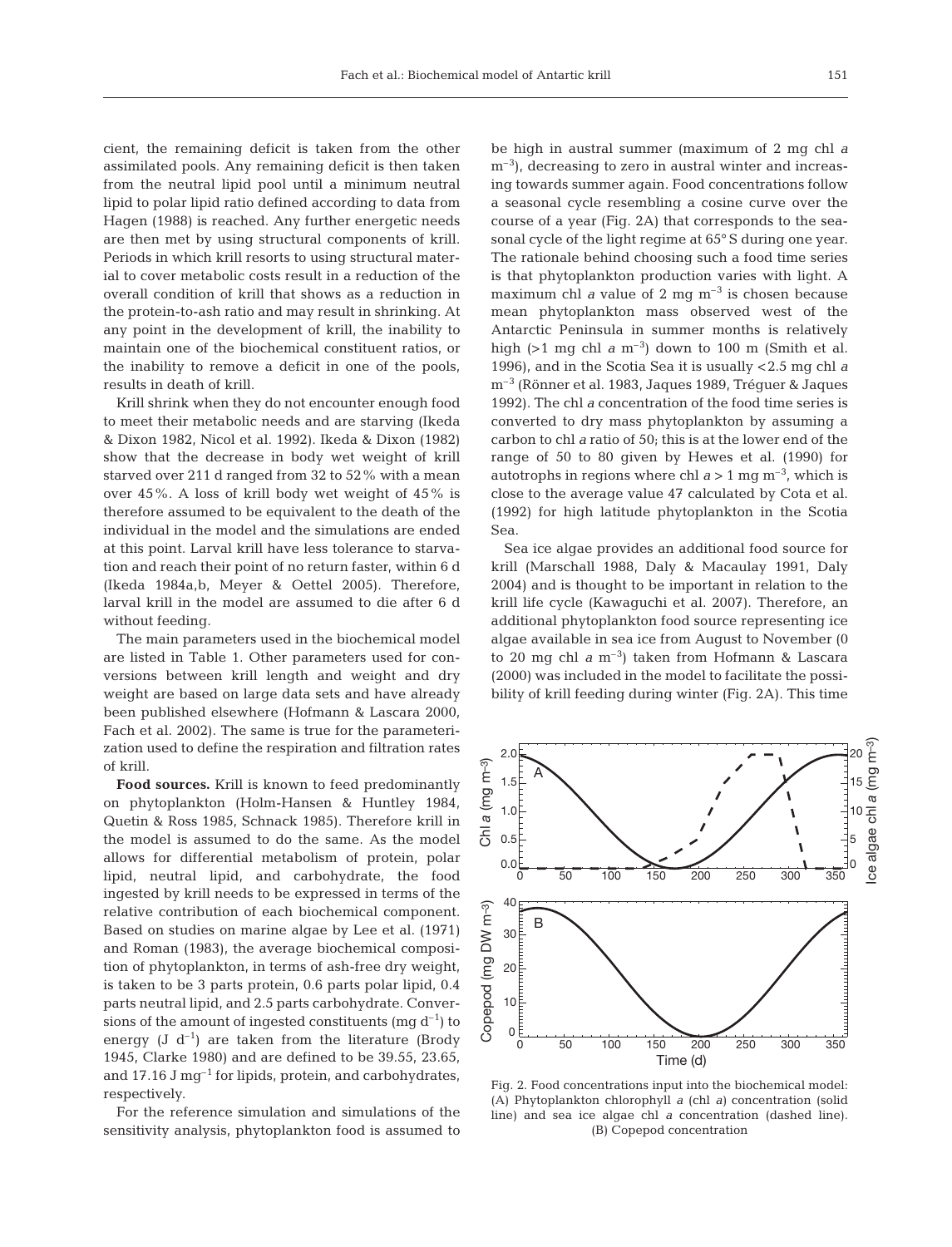series was constructed using data available from Kottmeier & Sullivan (1987), Stretch et al. (1988), Garrison & Buck (1989), and Smith & Sakshaug (1990). It is asymmetric in shape to account for the extended time needed for ice development and the rapid break-up of sea ice in spring (Parkinson 1992, Jacobs & Comiso 1997) that may seed water column phytoplankton blooms.

Copepods, such as *Metridia gerlachei*, *Oithona similis*, and *Oncaea curvata* have been found in krill stomachs (Nordhausen et al. 1992), and Pakhomov et al. (1997) suggest that krill feed on copepods outside of phytoplankton bloom conditions. Atkinson & Snÿder (1997) and Atkinson et al. (1999) found this to be true for the South Georgia region, where krill have an important predation impact on copepods. They found that during feeding experiments krill fed rapidly on 1 to 3 mm calanoid copepods, as well as on *Calanoides acutus* and *Rhincalanus gigas*. The copepod food provided to krill in the model is assumed to be *C. acutus*, a dominant copepod in the South Georgia region (Atkinson et al. 2001). *C. acutus* average biochemical composition in terms of ash-free dry weight is taken to be 2.8 parts protein, 0.3 parts polar lipid, 1.7 parts neutral lipid, 0.1 parts carbohydrate, and 0.3 parts chitin according to winter observations by Donnelly et al. (1994) and Kattner et al. (1994). However, *C. acutus* accumulates lipid reserves at the end of summer, preparing for diapause (Kattner et al. 1994, Lee et al. 2006). Therefore, this seasonal change in lipid content is included in the model by having the copepod composition increase in January to 3.1 parts protein, 0.4 parts polar lipid, 2.7 parts neutral lipid, 0.1 parts carbohydrate, and 0.2 parts chitin according to fall measurements by Donnelly et al. (1994), Kattner et al. (1994) and Falk-Petersen et al. (1999), staying at these values until June when they return to the low lipid values measured by Donnelly et al. (1994) and Hagen et al. (1999).

Part of the life cycle of *Calanoides acutus* is that after laying down intensive lipid stores they gradually descend down to depths > 500 m to overwinter in diapause, which may move this high lipid food out of the range of krill living in the upper water column; however, krill feed on a large variety of copepods, among them *Rhincalanus gigas, Metridia gerlachii* and *Oithona* species, which all remain in the surface layer year round and show seasonal lipid dynamics to different extents (Hagen & Schnack-Schiel 1996, Atkinson 1998). We, therefore, assume in this modeling study that krill is able to feed on copepods as an alternative food source all year round.

A maximum copepod concentration of 36 mg DW  $m<sup>-3</sup>$  is assumed over the seasonal cycle, which is within the range of the estimated copepod biomass of 7.5 mg DW m<sup>-3</sup> in the Eastern Weddell Sea (Voronina et al. 1994) and the very high concentrations of 65 mg DW  $m<sup>-3</sup>$  at South Georgia (Ward et al. 1995). Copepod food is assumed to follow the same seasonal cycle as the phytoplankton food described above, but with a time lag of 20 d (Fig. 2B) to allow copepods time to respond to the available phytoplankton food. *Calanoides acutus* has a generation time of approximately 60 d (Atkinson 1998), and a response of copepods to rising phytoplankton concentrations may be considered a slow process. However, Boyd et al. (1996) described the rapid response of only a few days by zooplankton to an iron-induced phytoplankton bloom in the northeast subantarctic Pacific through migration of copepods into the area and retention mechanisms. Jansen et al. (2006) found that during the European iron fertilization experiment (EIFEX) in the Atlantic Sector of the Southern Ocean *Rhincalanus gigas* took at most 1 wk to respond to increased food conditions, completed gonad development within this time span, and started spawning. Henjes et al. (2007) suggest that small copepods may react even faster. Therefore, a time lag of 20 d was chosen for the model food input as a conservative estimate of the ability of copepods to respond to increases in phytoplankton.

#### **RESULTS**

#### **Reference simulation**

The reference simulation was run with optimal phytoplankton food conditions in summer starting January 1 (Day 1), and results are shown for different sizes of krill (8, 22 and 40 mm) that were chosen to represent larval, juvenile and adult krill (Fig. 3A). Food concentrations are high in January, and all krill grow in size over the first 115 d (Fig. 3B) until food concentrations fall below  $0.4 \text{ mg m}^{-3}$ . Then adult and juvenile krill stay at their acquired size for about 20 d, larval krill for about 10 d, after which all krill start shrinking in size until Day 215. After this day, growth resumes while phytoplankton concentrations are at 0.25 mg  $\mathrm{m}^{-3}$  and continue to increase.

All sizes of krill show the same seasonal growth pattern, but adult krill grow 12 mm over the whole year, while juveniles grow 14.4 mm and larvae grow 19.7 mm. The difference in total growth results from the different metabolic needs of these krill stages (Fig. 3B). Larval krill have the highest growth rates in times of high food supply and reach the maximum growth rate for larvae,  $0.16$  mm  $d^{-1}$ , for 13 d in January. Juveniles stay well below their maximum growth rate of 0.15 mm  $d^{-1}$  throughout the simulation, while adult krill grow at their maximum growth rate, i.e.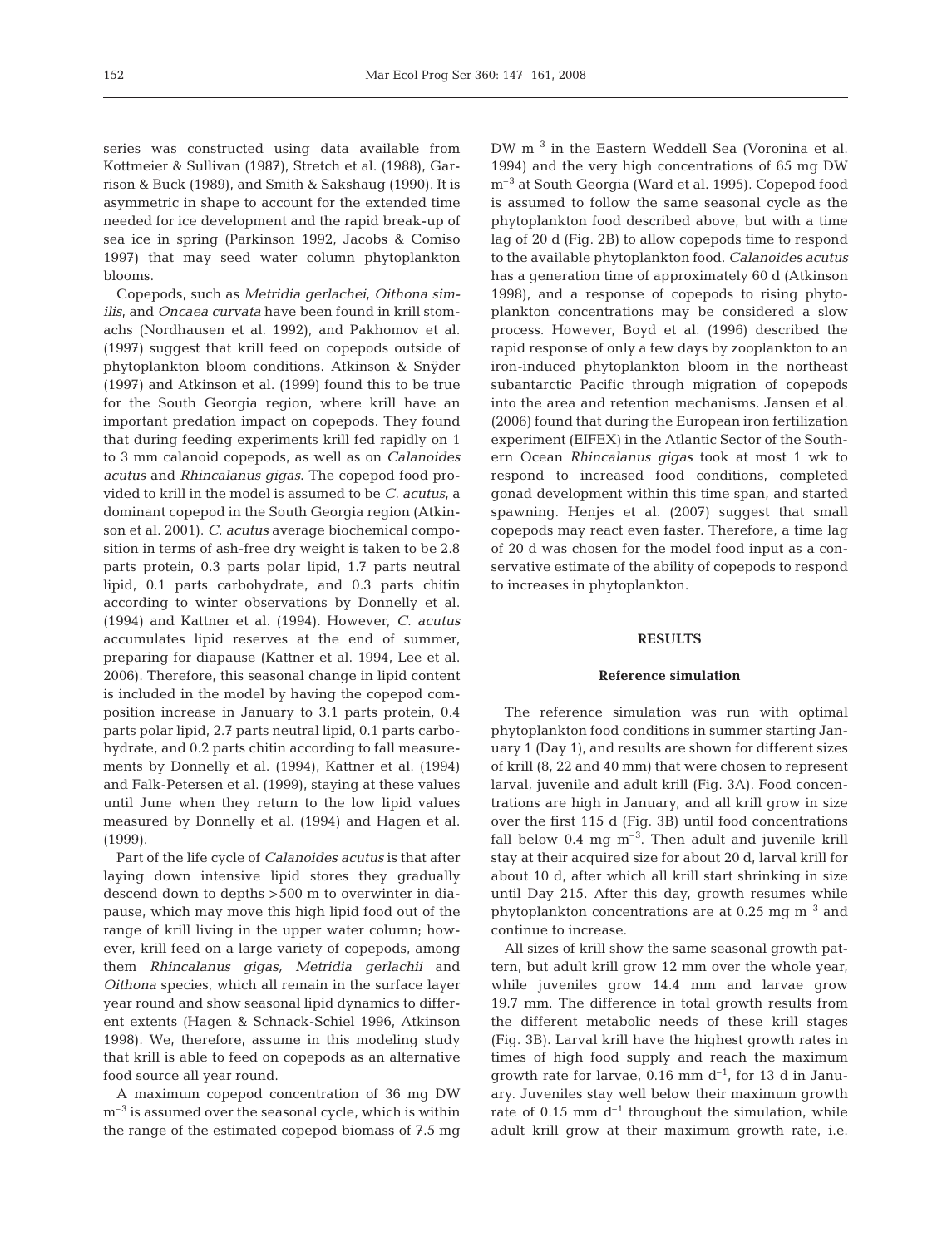

Fig. 3. *Euphausia superba*. Simulated growth of larval, juvenile, and adult krill over the course of 1 yr under phytoplankton food conditions starting on January 1. (A) Change in larval  $(-)$ , juvenile  $(\cdots)$  and adult krill  $(-)$  length and in phytoplankton concentration  $($ ,  $($ B $)$  Daily growth rates

 $0.07$  mm  $d^{-1}$ , for much of the austral summer. Adults would show growth rates up to  $0.12$  mm  $d^{-1}$  (not shown here) if the model did not define a maximum growth rate.

Adult and juvenile krill experience a period of 25 d, larval krill of 10 d, with zero growth rates (Fig. 3B). During this time, food concentrations are below 0.4 mg  $m<sup>-3</sup>$  (Fig. 3A) and metabolic needs are covered by internal energy supply through lipid metabolism. After this period all krill start shrinking in size for a period of 70 d using body protein as an energy supply. However, shrinking rates are rather low, less than 0.033 mm  $d^{-1}$ .

For validation of the model, available lipid data that was not used to parameterize the model is compared to

the simulated lipid content of different krill sizes (Fig. 4). The model-data comparison for the reference simulation shows that the model reproduces field data for larvae, juvenile and adult krill under good food conditions (Fig. 4). The range of lipid content of each krill size is within the range of field data. However, the mean total lipid content of simulated krill is low compared to the data.

#### **Sensitivity analysis**

In order to study the sensitivity of the model to changing model parameters a sensitivity analysis was done for adult krill (40 mm) using the model set-up of the reference simulation. Each parameter was changed within a range indicated by the literature values, and their percent change in dry weight was recorded (Table 1). Percent change in dry weight was chosen as a sensitive result because it can also be used as a measure for the fitness of krill.

The most important model parameter to which the model is sensitive is the  $\mu_{\text{max}}$  for adult krill: a 42% decrease in  $\mu_{\text{max}}$  results in a 22% decrease in krill dry weight whereas a 42% increase in  $\mu_{\text{max}}$  leads to a 13% increase in krill dry weight. As expected, krill dry weight is affected directly by limiting how much krill can grow. Note that excess energy that cannot be converted to growth is not lost but is converted into neutral lipid storage and krill that grow more accumulate fewer lipids for storage.

The model is also sensitive to the time krill spends feeding: a decrease and increase in time of 10% results in a –10 and +10% change in krill dry weight, respectively. This parameter regulates how much krill can ingest; therefore, a decrease directly produces a decrease in neutral lipid stores accumulated, opposite to the effect of changes in growth rate. The minimum neutral lipid to polar lipid ratio that can be reached by respiration processes has some influence on model results. Allowing more neutral lipids to be used in respiration increases krill dry weight by 7.5%, because instead of shrinking in size krill can use more storage lipids to balance respiration needs. The effect of decreasing neutral lipids to be used only decreases krill dry weight by 2.1%.

Reducing the assimilation efficiency of protein and polar lipids by 20% decreases krill dry weight by 7% and has considerably more influence on model outcome than changes in carbohydrate and neutral lipid assimilation efficiencies. Of the ratios between the



Fig. 4. *Euphausia superba*. Total lipid (%DW) concentration as a function of krill dry weight. Gray circles: mean total lipid values; gray lines: range of values simulated in the model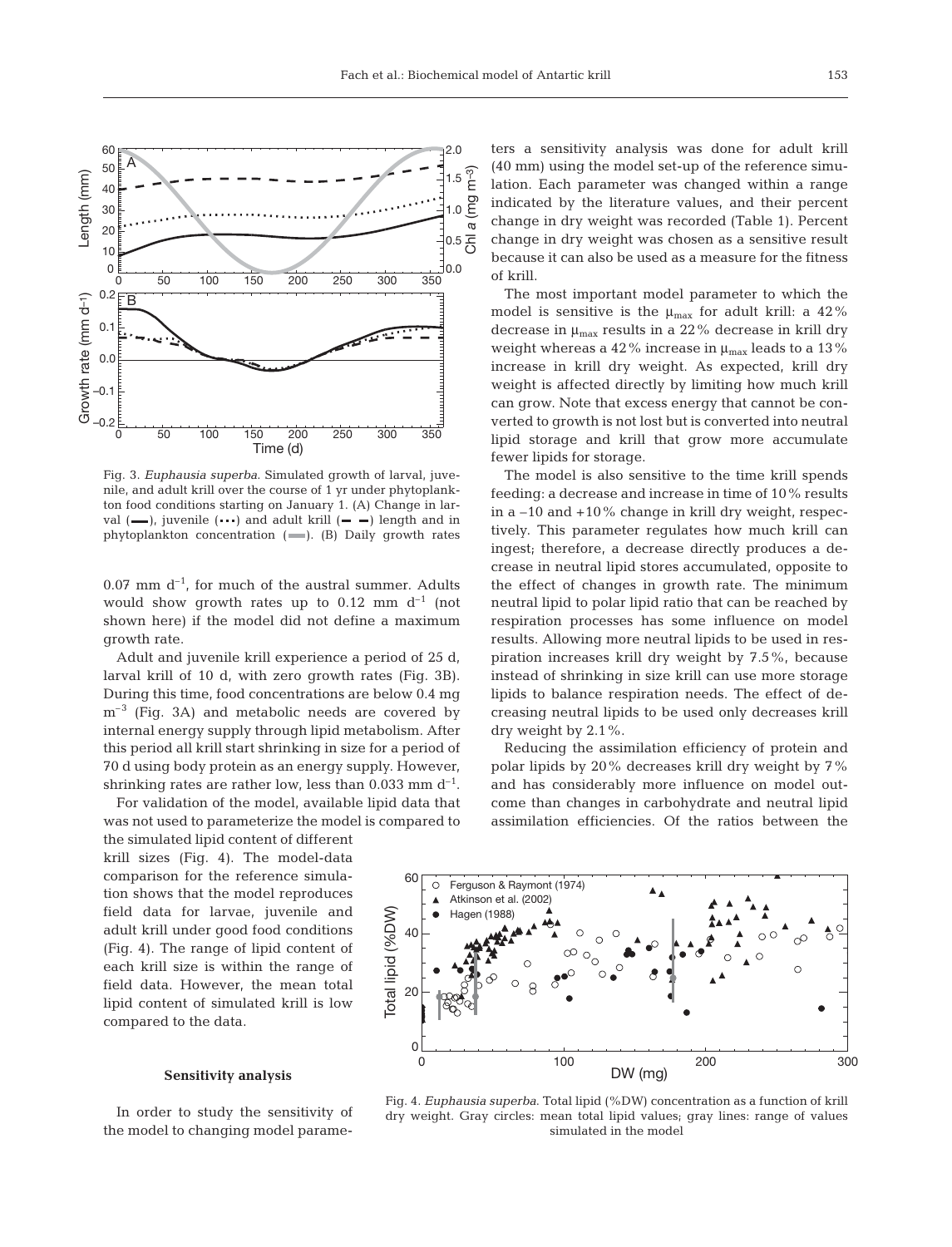chemical compartments which are calculated from Eqs. (6) to (10) only the protein to ash and polar lipid to protein ratios influence model outcome somewhat (Table 1). The effect of all other ratios is negligible.

Another important parameter to which the model is sensitive is the ratio of carbon to chl *a*, C:chl *a* (50 mg C  $(mg \text{ chl } a)^{-1}$  in the reference case), that is applied to model input files of chl *a* concentration. A range of –50 to  $+29\%$  in krill dry weight results from the choice of varying the carbon to chl *a* ratio for phytoplankton from 40 to 60 mg m<sup>-3</sup> C (mg m<sup>-3</sup> chl *a*)<sup>-1</sup>.



Fig. 5. *Euphausia superba*. Simulated seasonal lipid content of adult krill feeding on the following: (A) phytoplankton as shown in Fig. 2A (reference simulation, black line) or when phytoplankton food is moved to start 10 d later (dashed line) or 30 d later (dotted line); (B) reference simulation as in Fig. 2A (black line), 4 mg chl *a* m<sup>-3</sup> phytoplankton food (dashed line), 8 mg chl  $a$  m<sup>-3</sup> phytoplankton food (dotted line); (C) reference simulation as in Fig. 2A (black line), both phytoplankton and sea ice algae food as in Fig. 2A (dashed line), copepod food as in Fig. 2B (dotted line) and copepod food and phytoplankton together (dashed-dotted line)

## **Effect of diet**

Another factor indicating fitness of krill besides growth is krill lipid content. The model-data comparison above already indicated that krill in the model have low lipid content compared to observations (Fig. 4), but to explore this issue further the total lipid content of adult krill is tracked over 2 yr of the reference simulation and plotted from one winter to the next (July to June) (Fig. 5).

Total lipid content of adult krill (Fig. 5A, solid line)

experiencing food concentrations of the reference simulation (Fig. 2A) is low, at 14%, from July to October and increases to maximum levels of 24% by mid-February. This increase lags behind the increase in food concentrations above 0.4 mg  $\mathrm{m}^{-3}$  by about 1.5 mo. In April, when food concentration falls below  $0.4 \text{ mg m}^{-3}$  and krill growth rate reaches zero (Fig. 3B), total lipid concentrations fall to 16% within 25 d and then stay at this level.

Observations of the seasonal cycle of adult krill (Hagen et al. 1996, 2001, Falk-Petersen et al. 2000) show low lipid concentrations (5 to 25%) in October and November and increasing lipid values until April (30 to 45%) that decrease again towards October (Fig. 5, gray dots). To explore the timing of seasonal lipid variations the reference food time series was moved to start 10 d (Fig. 5A, dashed line) and 30 d (Fig. 5A, dotted line) later, resulting in lipid cycles 10 and 30 d moved back in time from the reference simulation, respectively. Therefore, the timing of food availability determines the seasonal timing of lipid increase and decrease during the seasonal cycle of lipid variations in modeled krill.

Additional simulations were done to evaluate if higher phytoplankton food concentrations have an influence on the maximum lipid values in the seasonal lipid cycle of krill (Fig. 5B). Phytoplankton food time series with maximum values of 4 and 8 mg  $m<sup>-3</sup>$  and the same seasonal pattern as the reference food time series (Fig. 2A) were input to the model. Doubling the phytoplankton concentration results in slightly higher lipid concentrations (15%) in winter and an increase to almost 34% in late summer (Fig. 5B, dashed line). These results range within the observed lipid concentrations in January and February but are be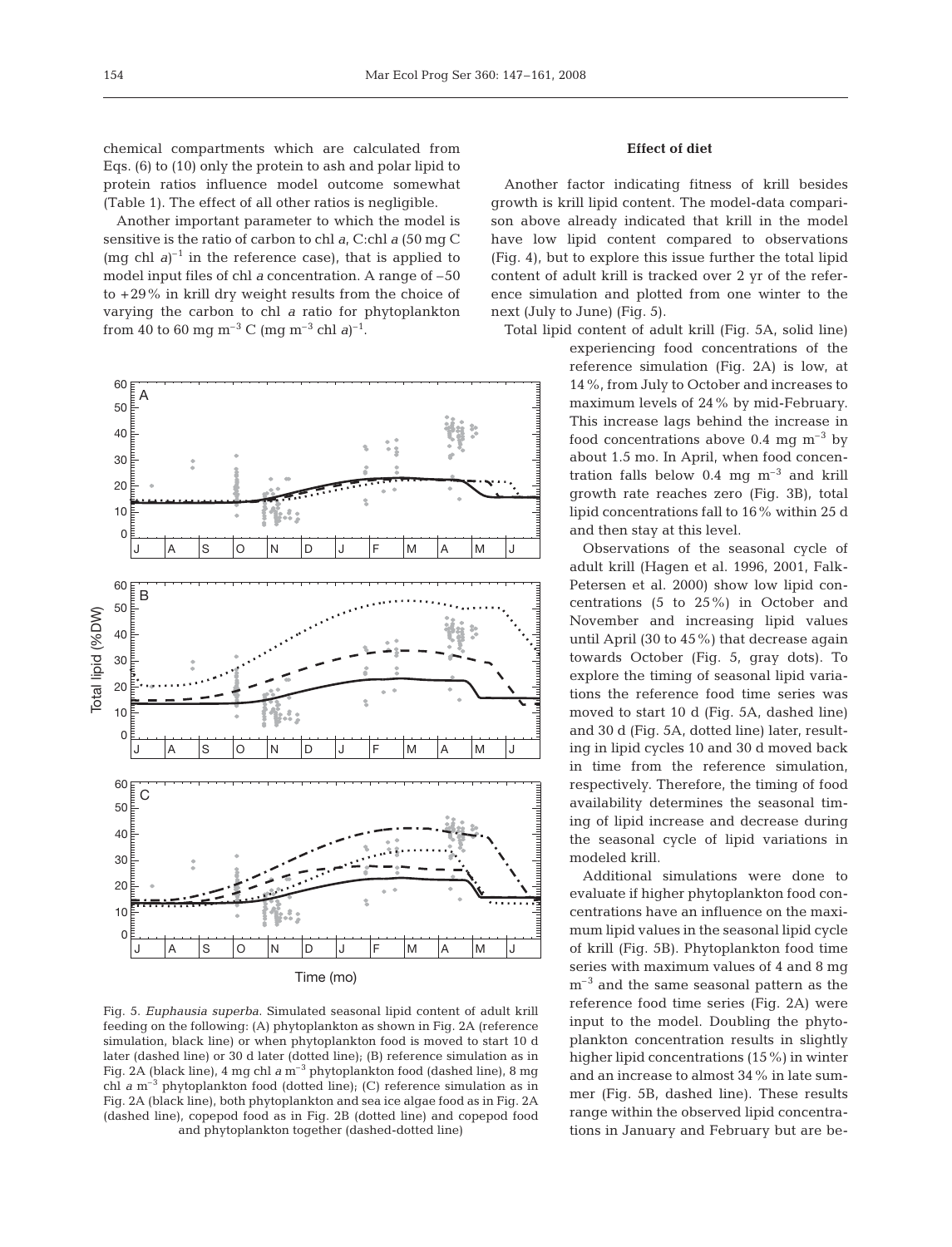low the high values observed in August (Fig. 5B, dashed line). In addition, the drawdown of lipids in winter starts at the end of May. Quadrupling the phytoplankton concentration results in lipid values of 52% in late summer and in winter the lipid concentrations are rather high at 20% (Fig. 5B, dotted line). These are the maximum lipid values that krill can reach with phytoplankton food, because krill reaches its daily ration limitation, which ensures that krill cannot feed on more than 10% of its own body carbon weight.

To test the influence of sea ice algae food that may be available to krill during winter, a further simulation used the reference phytoplankton time series together with the sea ice algae time series (Fig. 2A). Being able to utilize this additional food source results in an increase in total lipid starting in August and maximum total lipid values of up to 28% (Fig. 5C, dashed line). High lipid values are reached 3 mo earlier than when krill are feeding on phytoplankton only and, as in the reference simulation, total lipid concentrations fall to 16% within 1 mo in April/May at the onset of winter.

The effect of lipid-rich heterotrophic food on seasonal lipid dynamics of adult krill was tested by having krill in the model feed on the copepod time series (Fig. 2B). The effect of this food (Fig. 5C, dotted line) is remarkable in that it produces maximum total lipid values of 35% in adult krill in May and also produces a drawdown of lipids in winter, reaching a low of 12.5% in August and September. These results match observed lipid concentrations from January to April but fail to produce the very high observed lipid concentrations in April/May. Instead the low observed lipid values in October/November are reproduced.

Assuming that both phytoplankton food and copepod food (Fig. 2) are available for krill in the field, a last simulation tested the effect of this food combination (Fig. 5C, dash-dotted line). As expected, this simulation produces the highest lipid concentrations in summer (42%), agreeing with observations in April/May. However, in this simulation observations of low lipid content in October/November are not reproduced. Krill in this simulation is able to accumulate up to 7% more lipids than observed.

#### **Effect of overwintering strategies**

Further simulations with the model under reference simulation conditions, but without any food input, show that krill survives starvation for 72 to 212 d, survival times increasing with the size of the individual (Fig. 6). When the strategy of 50% metabolic rate reduction in winter is turned off, survival times decrease by an average of 30 d and by 14 and 10 d in 10 and 60 mm krill, respectively. Turning off lipid utiliza-



Fig. 6. *Euphausia superba*. Model results of krill survival under starving conditions versus krill size. Black bars: survival using all 3 strategies; dark gray bars: survival without reduction of metabolic rates in winter; light gray bars: survival without lipid utilization; white bars: survival without combustion of body components

tion instead of metabolic rate reduction reduces survival by amounts similar to those for reduction in metabolism. An exception is larval krill, where turning off this strategy results in survival of only 28 d. In a further simulation the use of body structure together with body shrinkage is turned off. This overwintering strategy allows krill to use up to 45% of their body dry weight to meet energy demands. Not being able to do so results in krill larvae surviving 43 d and adults surviving 62 d without food. Survival time increases slightly with krill size.

#### **DISCUSSION**

#### **Model performance**

With the development of this model a first attempt was made to simulate complicated krill metabolism with a relatively simple depiction of biochemistry within Antarctic krill. Relationships between biochemical compartments in the model were calculated using data sets of observations and laboratory studies on krill caught at locations separated in space (e.g. Scotia Sea vs. Lazarev Sea) and time, which causes large discrepancies between data. We are aware that this may alter the parameters and equations used in the model and with it model results. However, with so little data available on krill biochemistry it was necessary to combine all data sets in this manner.

The growth rates produced by the model without defining any restrictions such as maximum growth rates for different krill stages are  $0.12$  mm  $d^{-1}$  for adult krill, 0.09 mm  $d^{-1}$  for juveniles and 0.2 mm  $d^{-1}$  for larval krill. These values, although lower than in the Fach et al. (2002) krill growth model, are well within the range of observed growth rates, e.g. 0.105 to 0.179 mm  $d^{-1}$  (Rosenberg et al. 1986) and 0.33 mm  $d^{-1}$  (Clarke & Morris 1983), but are slightly higher than values sum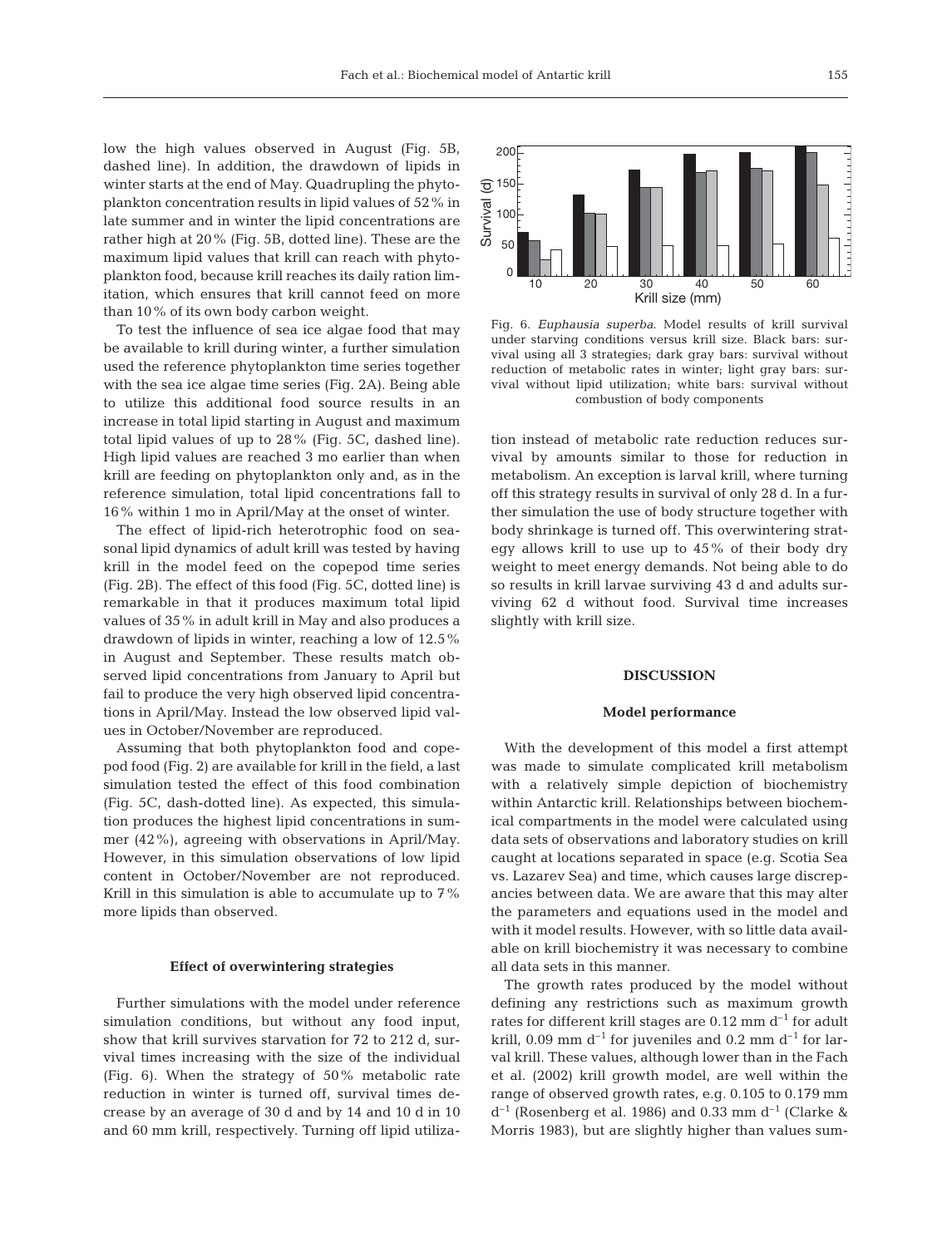marized by Siegel & Nicol (2000). This indicates that the model is capable of reproducing realistic growth of krill, including the observation that larval krill have the highest growth rates.

Maximum model growth rates were defined using the values summarized by Siegel & Nicol (2000) to indirectly account for the fact that adult females do not grow much in size but rather increase their lipid reserves for reproduction (Kawaguchi et al. 2006). Hagen (1988) suggested that young krill convert food mainly into muscle tissue (protein) while adult krill also use it to produce gonads and to accumulate storage lipids. Defining a maximum growth rate for krill in the model translates into krill converting more energy into lipid storage than into growth. However, parameterization for the energy costs of reproduction is not included in the model at this stage but will be included in future modeling efforts.

Food concentrations decreasing to below 0.5 mg chl  $a$  m<sup>-3</sup> in fall are not enough to meet krill respiration needs and force krill in the model to start using up internal lipid stores. When all available lipid reserves have been utilized, krill in the model starts shrinking. Maximum shrinking rates of adult krill do not exceed 0.033 mm  $d^{-1}$  over 70 d, accumulating to a total reduction of 1.44 mm length during that period. Assuming that krill moults every 20 to 30 d (Quetin & Ross 1991), krill may moult 2 times during this period, decreasing 0.72 mm in size at each moult. This shrinking rate is within values of 2% body length per moult calculated by Quetin & Ross (1991).

In the process of establishing the model it became apparent that important data on lipid metabolism are not available. In addition to smaller amounts of phospholipid, krill mainly accumulates triacylglycerols as a storage lipid during times of high food supply when krill lipid levels increase (Hagen et al. 1996). However, as yet it is not known which of the lipid reserves (neutral or polar lipid) is utilized by different stages of krill in situations of starvation. Therefore, the model defines polar lipid and neutral lipid pools separately, and neutral lipids, representing storage lipids, are utilized first during starvation. The model was designed this way because neutral lipids are known to deliver high amounts of energy per mass and are more easily mobilized than polar lipids (Hagen 1996). Polar lipid is only depleted in the model when krill is shrinking. This approach was used for simplicity although it has been shown that *Euphausia superba* may accumulate certain polar lipids as storage lipids as well (Saether et al. 1985, Hagen 1988, Hagen et al. 1996). Nevertheless, the model accounts for polar lipid to neutral lipid ratios within the range of observations (Hagen 1988) and minimum total lipid values in winter that match observations (Hagen et al. 1996, 2001).

Results from the sensitivity study point to the fact that using carbon to chl *a* ratios to convert phytoplankton chl *a* concentrations that are an input to the model to phytoplankton carbon is problematic. The model is sensitive to this factor because it influences the quantity of food that is input into the model, which indirectly affects the growth rate of krill. Reducing this factor reduces the food available to krill in the model, which may cause krill to starve and shrink in size. That explains why reducing the factor has a larger impact than increasing it.

Determining the carbon to chl *a* ratio is difficult as this ratio is not only time dependent (Banse 1977) but also varies significantly with season and species assemblage (Smith & Nelson 1985, Smith & Sakshaug 1990, Villafañe et al. 1993, Smith et al. 2000, Garibotti et al. 2003). The great imprecision of estimations of this ratio has already been pointed out by Strickland (1960) and Banse (1977), and to date not many estimates exist for Antarctic phytoplankton. Many models and also the calculation of the generation times of phytoplankton or daily rations of zooplankton for field situations greatly depend on the correct definition of this ratio. This points to the need for better estimations of the carbon to chl *a* ratio, or better, direct measurements of the phytoplankton carbon content. However, in the model setup presented here, as well as when satellite data of phytoplankton concentration are used, there is currently no way around using carbon to chl *a* ratios.

#### **Lipid metabolism**

Mean total lipid content of simulated adult krill in the reference simulation is low compared to data from the literature, indicating that while adult krill achieves observed growth rates, it cannot accumulate as much lipid as observed in the field (Hagen et al. 1996, 2001, Falk-Petersen et al. 2000) on phytoplankton food alone. At the same time high larval growth rates indicate that larvae have fewer lipid reserves than juveniles and adults, which fits observations (Hagen et al. 1996, 2001, Falk-Petersen et al. 2000).

The simulated seasonal cycle of lipid variation in adults is similar to the observations made by Hagen et al. (1996, 2001) and reviewed by Falk-Petersen et al. (2000), with low lipid concentrations in spring and a strong increase in lipid values until fall. Lipid concentrations of adult krill in austral spring in the model are well within the observed range. However, the simulated high lipid values in summer (24%) are almost half the value observed by Hagen et al. (1996, 2001). Although Hagen et al. (1996, 2001) report a few observations that have lipid values around 24% in summer, most data show significantly higher total lipid con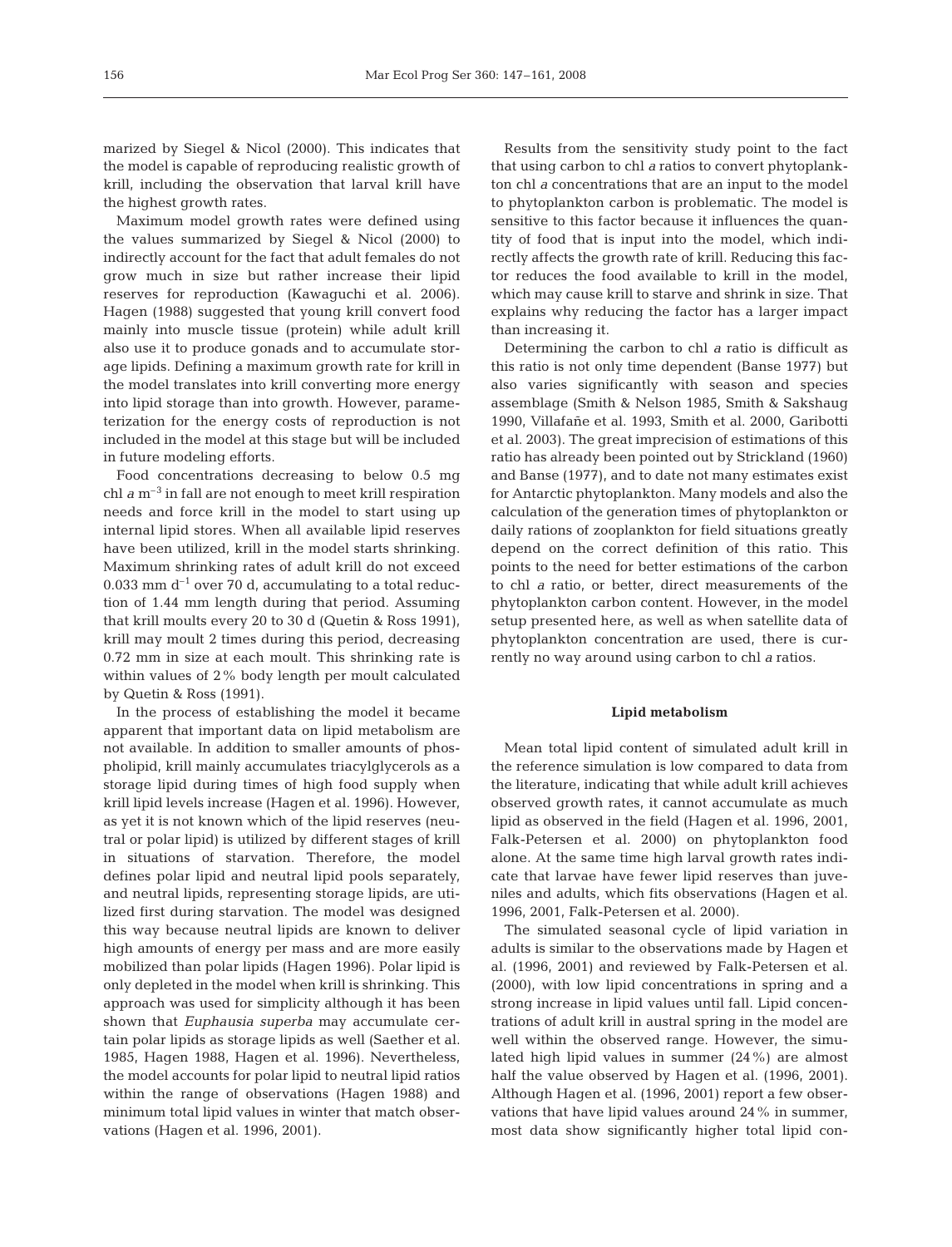centrations. This is concerning, especially when considering that this model does not include any parameterizations for reproduction, a developmental feature requiring additional lipid reserves.

Only very high amounts of phytoplankton food (8 mg  $\rm m^{-3}$ ) can produce observed lipid values in summer. However, the food time series used in the model represents an environment where phytoplankton concentrations are available over long periods of time and does not take the strong variability in phytoplankton concentrations in the Southern Ocean (Murphy et al. 1998) into account. Satellite images of the Southern Ocean show variable patches of high phytoplankton concentrations up to 10 mg  $m^{-3}$  in some regions such as in the Scotia Sea (Atkinson et al. 2001), but a constant supply of such high food amounts as used here is rather unrealistic, as data extracted from satellite data in the Scotia Sea shows (Fach et al. 2002, 2006).

Including sea ice algae as a winter food source makes a more realistic simulation and results in increased summer lipid levels that are 3% higher than with phytoplankton food alone. Because of earlier availability of this food to krill in the model, krill are able to increase its depleted lipid reserves almost 2 mo earlier than in the reference simulation. Therefore, the inclusion of this additional food source may benefit adult krill at the end of winter, when krill are able to increase lipid stores earlier than when feeding on phytoplankton only. However, overall the inclusion of ice algae does not increase adult lipid content much, indicating that it is of minor importance, which agrees with results from previous modeling efforts (Fach et al. 2002, 2006).

It becomes apparent in the present study that lipidrich food produces simulated summer lipid content of adult krill comparable to observations. Feeding on copepods when phytoplankton is also available produces maximum total lipid values of 42% in krill in May, which is consistent with observations by Hagen et al. (2001) and Atkinson et al. (2002). It can, therefore, be concluded that the high lipid levels observed in adult krill may actually be accumulated through feeding on food sources other than phytoplankton which are available to krill such as ice algae or, more importantly, copepods. In fact, the simulation results support the possibility that heterotrophic food (carnivory) may be fundamental to the energy intake of adult krill, even during periods when phytoplankton is available, as has been suggested by Price et al. (1988), Granéli et al. (1993), and Perissinotto et al. (2000).

One important phenomenon in the lipid metabolism of krill is the possibility of de novo biosynthesis of lipid (as fatty acids) from dietary carbohydrate and protein. Copepods (Sargent et al. 1976, Sargent & Henderson 1986) and euphausiids (Henderson et al. 1981, 1982, Scott et al. 2002) have been shown to be capable of using de novo biosynthesis, and Clarke (1980) suggests that Antarctic krill acquires ovarian triacylglycerols largely from de novo synthesis. Individual *Thysanoessa inermis* were shown to be capable of synthesizing approximately 0.1 mg lipid as fatty acids de novo per day at 5°C (Henderson et al. 1981). Henderson et al. (1982) showed that such biosynthesis in the high latitude euphausid *T. raschi* may be up to 3 times faster than in *T. inermis*, which lives in lower latitudes. While krill in the model are able to synthesize lipids de novo, this process only produces limited amounts of lipids in the current model set up. Allowing extensive lipid biosynthesis such as observed for *T. inermis* in the krill model may increase the amount of lipids that can be accumulated by krill on a phytoplankton diet and could relativize the need for the lipid-rich food discussed above.

The seasonality of the lipid cycle in the model is due in part to the reduction of metabolic rates in wintertime that coincides with a reduction in light levels (Hofmann & Lascara 2000), but mainly because of the imposed seasonal cycle of food concentrations (Fig. 5B). Teschke et al. (2007) found an important influence of the environmental light regime on physiological parameters of krill in laboratory studies, not only on the metabolic rate of krill but also on the ingestion rate and daily rations. This agrees with observations of Atkinson et al. (2002) and indicates that these parameters should be linked to a seasonal cycle in future models.

#### **Overwintering strategies**

Simulating prolonged starvation with the model shows survival times of 72 to 212 d for 10 to 60 mm krill, indicating longer survival times for larger individuals. This trend matches data showing that adult krill can survive between 150 to 210 d (Ikeda & Dixon 1982, Atkinson et al. 2002) and shows that juvenile and adult krill in the model are well prepared to survive long winters without food.

Looking at the influence of different overwintering strategies in the model, it can be concluded that shrinking in size and use of body reserves plays a major role in survival during times of low food supply for adult krill, as has been suggested by Ikeda & Dixon (1982). Krill in the model are allowed to shrink and lose up to 45% of their body weight according to measurements made by Ikeda & Dixon (1982). This strategy alone explains 28 d of krill survival for larvae, 83 d for juveniles, and 123 to 150 d for adult krill. Or expressed differently, use of body structure to meet energy demands is the greatest source of energy for krill in the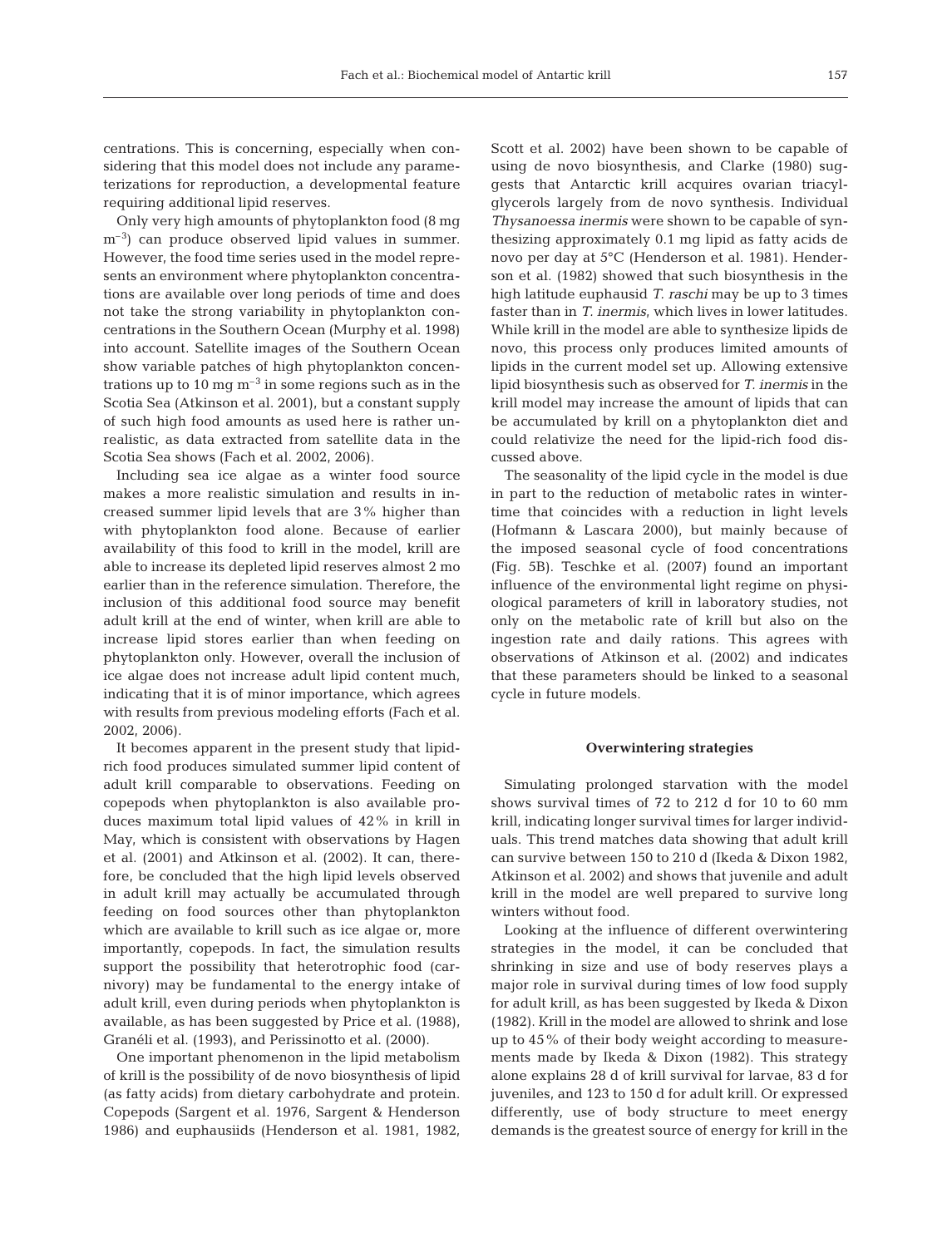model. It should be noted that use of body protein also depletes the polar lipid and carbohydrate content of krill, as body structure is composed of all 3 components. This fits well with detailed calculations by Torres et al. (1994), who estimate 122 and 151 d of survival with this overwintering strategy for 30 and 50 mm krill, respectively. However, this importance of shrinking contrasts with calculations by Quetin & Ross (1991), who propose that metabolic rate reduction contributes 71%, lipid utilization 11%, and shrinkage 4% of the energy requirement of adults in winter.

The reduction of krill metabolism by 50% in winter is less important than lipid utilization for adults in this model. However, krill larvae have been shown not to reduce their metabolism during fall (Meyer et al. 2002), and model results may support this observation. If larval krill were to reduce their metabolic rates, they would survive 14 d longer, which indicates that this strategy is the least effective of all for larval krill in the model.

Model results show that extensive lipid utilization alone does not have a high impact on krill survival. Turning off this strategy reduces survival by amounts similar to those caused by reduction in metabolism and therefore is not effective in helping krill through the winter. This is in contrast to calculations by Hagen et al. (2001) and Atkinson et al. (2002), who conclude that lipid reserves are sufficient to do so. However, our model results support the studies of Virtue et al. (1997), who show that lipid is an important energy source during short-term starvation but that in the long term lipid reserves are essentially being conserved. They suggest that lipid in Antarctic krill is used primarily for reproduction rather than as an overwintering energy source. Studies of boreal euphausiids (Falk-Petersen et al. 1981) similarly conclude that lipid is more important for gonad formation than for the maintenance of basal metabolism during overwintering. It should be noted further that the model defines lipid utilization as the use of neutral lipid storage reserves only, while the calculations done by Hagen et al. (2001) and Atkinson et al. (2002) assumed utilization of all forms of lipid. Further studies on which lipid reserve (polar or neutral lipid) is utilized by different stages of krill in starving situations will help to better define lipid metabolism in the model.

In addition, the survival time of krill is also a function of the amount of lipids stored in krill before starving, which has been shown to be low in krill in the model. As discussed above, phytoplankton alone is not sufficient to induce the observed lipid content of krill of all stages over most of the year in this model. This may be due in part because only very limited biosynthesis of lipids de novo is allowed in the model and may be less of an issue once this mechanism is included. As a result, krill in the model needs to feed on substantial amounts of lipid-rich food, such as copepods, to accumulate their observed lipid content in summer. When krill is able to feed on lipid-rich food before starvation, the strategy of lipid utilization increases significantly in importance, which has also been shown by Torres et al. (1994).

## **Future model refinements**

An important process of krill life history missing in this biochemical model is reproduction. Krill reproduction requires different energetic efforts for male and female krill (Clarke 1980). Spent females and males have the lowest lipid levels, with females losing half their body lipids at spawning. Highest lipid levels were found in gravid females, and their lipid-rich gonads contained 61% of all the females' lipids (Hagen et al. 2001). Nicol et al. (1995) showed that Antarctic krill females lose one-third of their body mass during a single spawning. Considering the growing evidence of multiple spawning during one summer (Quetin et al. 1994), the reproductive effort of females is substantial and should be considered in future modeling studies.

Torres et al. (1994) show clearly that there are large differences in mean krill lipid content during fall and winter, depending on time and location of capture. They observed the same phenomenon for protein levels but on smaller scales. They concluded that while some of the lipid variations in fall may be ascribed to reproductive activity, some may be attributed to differences in lipid utilization or to differences in lipid levels present in krill before entering the winter season. Such inherent differences cannot be modeled with an individual-based model such as the one presented here. However, this could be accounted for when a whole krill population including inherent genetic differences is modeled, such as has been done for oyster larvae (Bochenek et al. 2001)

Developing the model used in the present study was a first attempt to simulate complicated krill metabolism with a relatively simple depiction of biochemistry within Antarctic krill. This model works well even though only limited biochemical processes are included and provides a valuable tool for simulating the effect of different diet and overwintering strategies on krill. With further improvements of the model such as refining lipid biosynthesis, including reproductive processes and increasing the model to the population level, this type of biochemical model of krill may have the potential to investigate environmental and biological factors controlling population dynamics of Antarctic krill.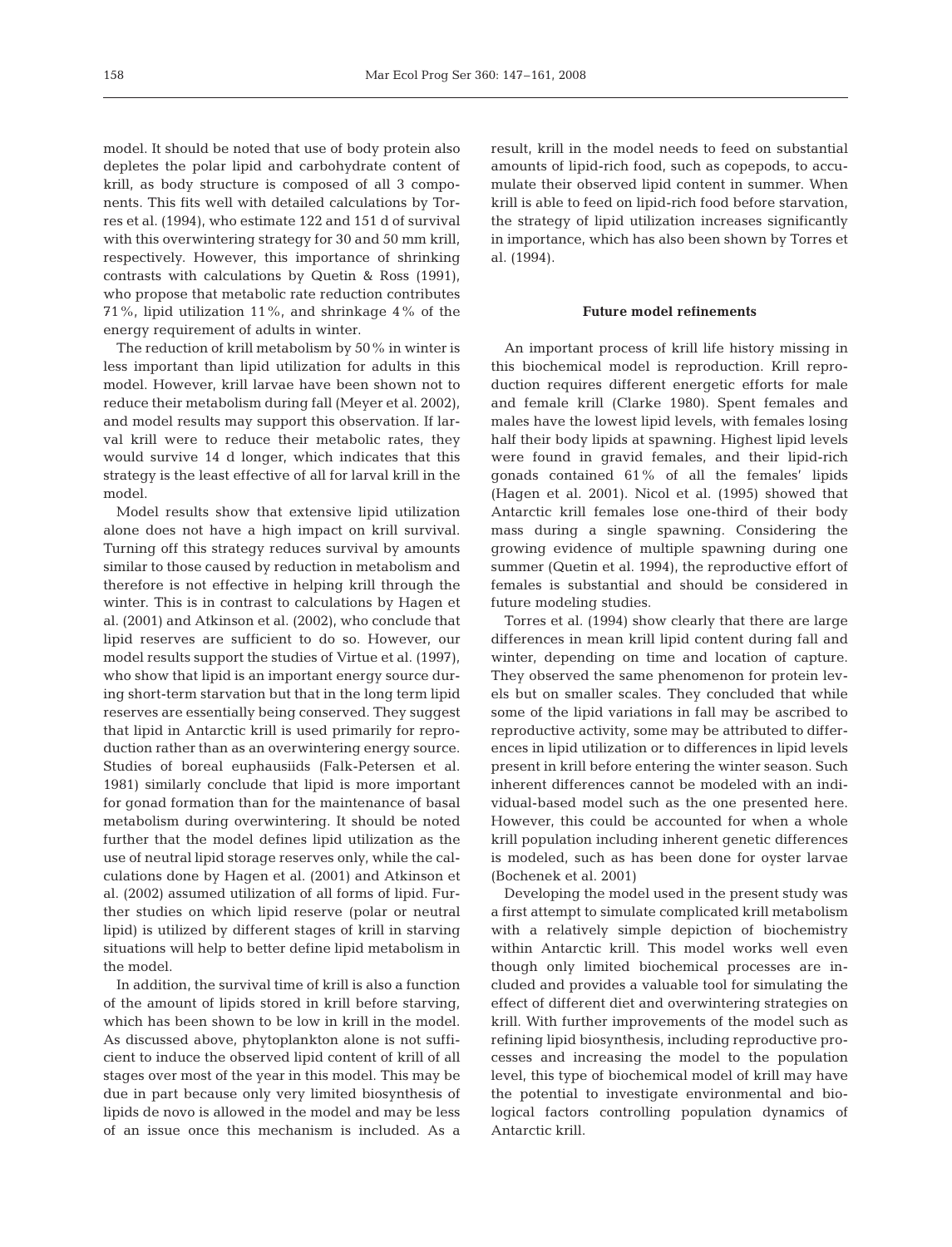*Acknowledgements*. The authors thank J. Torres, who made valuable krill data sets available for use in the model. We also thank E. E. Hofmann for extensive discussions on krill modeling. Two anonymous reviewers helped to improve the mansucript. This research was supported by the German National Science Foundation (DFG) grant number FA-475/1-1. The computer facilities and resources used were provided by the Alfred Wegener Institute for Polar and Marine Research.

#### LITERATURE CITED

- Atkinson A (1998) Life cycle strategies of epipelagic copepods ➤ in the Southern Ocean. J Mar Syst 15:289–311
- ► Atkinson A, Snÿder R (1997) Krill-copepod interactions at South Georgia, Antarctica, I. Omnivory by *Euphausia superba.* Mar Ecol Prog Ser 160:63–76
- ▶ Atkinson A, Ward P, Hill A, Brierley AS, Cripps GC (1999) Krill–copepod interactions at South Georgia, Antarctica, II. *Euphausia superba* as a major control on copepod abundance. Mar Ecol Prog Ser 176:63–79
- ▶ Atkinson A, Whitehouse MJ, Priddle J, Cripps GC, Ward P, Brandon MA (2001) A productive, cold water pelagic ecosystem: a review of South Georgia, Antarctica. Mar Ecol Prog Ser 216:279–308
	- Atkinson A, Meyer B, Stübing D, Hagen W, Schmidt K, Bathmann UV (2002) Feeding and energy budgets of Antarctic krill *Euphausia superba* at the onset of winter: II. Juveniles and adults. Limnol Oceanogr 47:953–966
	- Atkinson A, Shreeve RS, Hirst AG, Rothery P and others (2006) Natural growth rates in Antarctic krill *(Euphausia superba)*: II. Predictive models based on food, temperature, body length, sex, and maturity stage. Limnol Oceanogr 51:973–987
- ► Banse K (1977) Determining the carbon-to-chlorophyll ratio of natural phytoplankton. Mar Biol 41:199–212
	- Bochenek EA, Klinck JM, Powell EN, Hofmann EE (2001) A biochemically based model of the growth and development of *Crassostera gigas* larvae. J Shellfish Res 20: 243–265
- ► Boyd PW, Muggli D, Varela D, Goldblatt RH, Chretien R, Orians KL, Harrison PJ (1996) *In vitro* iron enrichment experiments in the NE Subantarctic Pacific. Mar Ecol Prog Ser 136:179–193
	- Brody S (1945) Bioenergetics and growth. Reinhold, New York
- ► Candy SG, Kawaguchi S (2006) Modelling growth of Antarctic krill. II. Novel approach to describing the growth trajectory. Mar Ecol Prog Ser 306:17–30
	- Clarke A (1976) Some observations on krill *(Euphausia superba* Dana) maintained alive in the laboratory. Br Antarct Surv Bull 43:111–118
- Clarke A (1980) The biochemical composition of krill *Euphau-*➤ *sia superba* Dana, from South Georgia. J Exp Mar Biol Ecol 43:221–236
- ► Clarke A, Morris DJ (1983) Towards an energy budget for krill: the physiology and biochemistry of *Euphausia superba* Dana. Polar Biol 2:69–86
	- Cota GF, Smith WO, Nelson DM, Muench RD, Gordon LI (1992) Nutrient and biogenic particulate distributions, primary productivity and nitrogen uptake in the Weddell-Scotia Sea marginal ice zone during winter. J Mar Res 50: 155–181
- Daly KL (2004) Overwintering growth and development of ➤ larval *Euphausia superba*: an interannual comparison under varying environmental conditions west of the Antarctic Peninsula. Deep-Sea Res II 51:2139–2168
- ► Daly KL, Macaulay MC (1991) Influence of physical and biological mesoscale dynamics on the seasonal distribution and behavior of *Euphausia superba* in the Antarctic marginal ice zone. Mar Ecol Prog Ser 79:37–66
- ► Donnelly J, Torres JJ, Hopkins TL, Lancraft TM (1994) Chemical composition of Antarctic zooplankton during austral fall and winter. Polar Biol 14:171–183
- ► Fach BA, Klinck JM (2006) Transport of Antarctic krill *(Euphausia superba)* across the Scotia Sea. Part I: circulation and particle tracking simulations. Deep-Sea Res I 53: 987–1010
- ► Fach BA, Hofmann EE, Murphy EJ (2002) Modeling studies of Antarctic krill *Euphausia superba* survival during transport across the Scotia Sea. Mar Ecol Prog Ser 231:187–203
- ▶ Fach BA, Hofmann EE, Murphy EJ (2006) Transport of Antarctic krill (*Euphausia superba*) across the Scotia Sea. Part II: krill growth and survival. Deep-Sea Res I 53: 1011–1043
- ► Falk-Petersen S, Gatten RR, Sargent JR, Hopkins CCE (1981) Ecological investigationson the zooplankton community in Balsfjorden, northern Norway: seasonal changes in the lipid class composition of *Meganyctiphanes norvegica* (M. Sars), *Thysanoessa rashii* (m. Sars), *T. inermis* (Krøyer). J Exp Mar Biol Ecol 54:209–224
- ► Falk-Petersen S, Sargent JR, Lonne OL, Timofeev S (1999) Functional biodiversity of lipids in Antarctic zooplankton: *Calanoides acutus, Calanus propinquus, Thysanoessa macrura* and *Euphausia chrystallorophias.* Polar Biol 21: 37–47
- ► Falk-Petersen S, Hagen W, Kattner G, Clarke A, Sargent JR (2000) Lipids, trophic relationships, and biodiversity in Arctic and Antarctic krill. Can J Fish Aquat Sci 57: 178–191
	- Ferguson CF, Raymont JKB (1974) Biochemical studies on marine zooplankton XII. Further investigations on *Euphausia superba* Dana. J Mar Biol Assoc UK 54: 719–725
- ► Garibotti IA, Vernet M, Kozlowski WAA, Ferrario ME (2003) Composition and biomass of phytoplankton assemblages in coastal Antarctic waters: a comparison of chemotaxonomic and microscopic analyses. Mar Ecol Prog Ser 247: 27–42
	- Garrison DL, Buck KR (1989) Algal assemblages in Antarctic pack ice and in ice-edge plankton. J Phycol 23:564–572
- Granéli E, Granéli W, Rabbani MM, Daugbjerg N, Fransz G, ➤ Cuzin-Roudy J, Alder VA (1993) The influence of copepod and krill grazing on species composition of phytoplankton communities from the Scotia-Weddell Sea. Polar Biol 13: 201–213
	- Hagen W (1988) On the significance of lipids in Antarctic zooplankton. Ber Polarforsch 49:1–129
	- Hagen W (1996) The role of lipids in the ecology of polar plankton and nekton—a synopsis. Habilitation thesis, Christian-Albrechts-Universität zu Kiel
- ► Hagen W, Schnack-Schiel SB (1996) Seasonal lipid dynamics in dominant Antarctic copepods: energy for overwintering or reproduction? Deep-Sea Res I 43:139–158
- ► Hagen W, Van Vleet ES, Kattner G (1996) Seasonal lipid storage as overwintering strategy of krill. Mar Ecol Prog Ser 134:85–89
- ► Hagen W, Kattner G, Terbrüggen A, Van Vleet ES (2001) Lipid metabolism of the Antarctic krill *Euphausia superba* and its ecological implications. Mar Biol 139:95–104
	- Hamner WM (1984) Aspects of schooling of *Euphausia superba*. J Crustac Biol 4:67–74
- ▶ Hamner WM, Hamner PP, Strand SW, Gilmer RW (1983) Behavior of Antarctic krill *Euphausia superba*: chemo-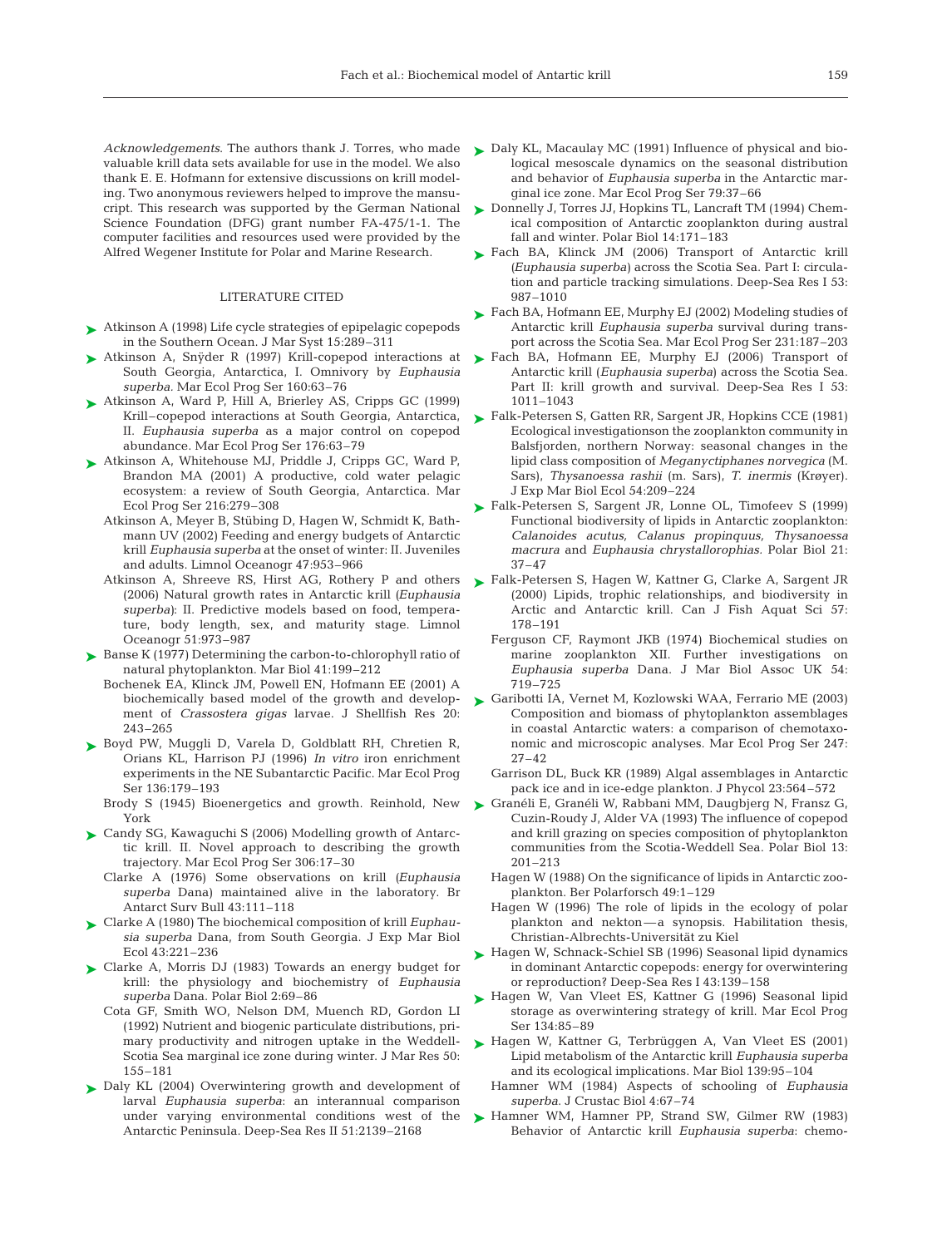433–435

- ► Handa N (1969) Carbohydrate metabolism in the marine diatom *Skeletonema costatum*. Mar Biol 4:208–214
- ► Henderson RJ, Sargent JR, Falk-Petersen S (1981) Lipogenesis in the arctic euphausiid *Thysanoessa inermis.* Mar Biol 63:235–240
- ► Henderson RJ, Falk-Petersen S, Sargent JR (1982) The composition and biosynthesis of lipids in *Thysanoessa raschi* from the Clyde Estuary, Scotland. Mar Biol 70:7–12
- ► Henjes J, Assmy P, Klaas C, Verity P, Smetacek V (2007) Response of microzooplankton (protists and small copepods) to an iron-induced phytoplankton bloom in the Southern Ocean (EisenEx). Deep-Sea Res I 54:363–384
- ► Hewes CD, Sakshaug E, Reid FMH, Holm-Hansen O (1990) Microbial autotrophic and heterotrophic eucaryotes in Antarctic waters: relationships between biomass and chlorophyll, adenosine triphosphate and particulate organic carbon. Mar Ecol Prog Ser 63:27–35
- ► Hofmann EE, Lascara CM (2000) Modeling the growth dynamics of Antarctic krill *Euphausia superba*. Mar Ecol Prog Ser 194:219–231

Holm-Hansen O, Huntley M (1984) Feeding requirements of krill in relation to food sources. J Crustac Biol 4(1):156–173

- ► Ikeda T (1984a) Development of the larvae of Antarctic krill (*Euphausia superba* Dana) in the laboratory. J Exp Mar Biol Ecol 75:107–117
	- Ikeda T (1984b) Sequences in metabolic rates and elemental composition (C, N, P) during the development of *Euphausia superba* Dana and estimated food requirement during its life span. J Crustac Biol 4(1):273–284
- ► Ikeda T, Dixon P (1982) Body shrinkage as a possible overwintering mechanism of the Antarctic krill, *Euphausia superba* Dana*.* Aust J Mar Freshw Res 33:71–76
- ► Jacobs SS, Comiso JC (1997) Climate variability in the Admusen and Bellinghausen Seas. J Clim 10:697–709
- Jansen S, Klaas C, Krägefsky S, von Harbou L, Bathmann U ➤ (2006) Reproductive response of *Rhincalanus gigas* to an Ocean. Polar Biol 29:1039–1044
	- Jaques G (1989) Primary production in the open Antarctic Ocean during austral summer. A review. Vie Milieu 39:  $1 - 17$
	- Kato M, Segawa S, Tanoue E, Murano M (1982) Filtering and ingestion rates of the Antarctic krill *Euphausia superba* Dana. Trans Tokyo Univ Fish 5:167–175
- ► Kattner G, Graeve M, Hagen W (1994) Ontogenetic and seasonal changes in lipid and fatty acid/alcohol compositions of the dominant Antarctic copepods *Calanus propinquus, Calanoides acutus* and *Rhincalanus gigas.* Mar Biol 118: 637–644
- ► Kawaguchi S, Candy SG, King R, Naganobu M, Nicol S (2006) Modelling growth of Antarctic krill. I. Growth trends with sex, length, season, and region. Mar Ecol Prog Ser 306:  $1 - 15$
- ► Kawaguchi S, Yoshida T, Finley L, Cramp P, Nicol S (2007) The krill maturity cycle: a conceptual model of the seasonal cycle in Antarctic krill. Polar Biol 30:689–698
- ► Kottmeier ST, Sullivan CW (1987) Late winter primary productivity and bacterial production in sea ice and seawater west of the Antarctic Peninsula. Mar Ecol Prog Ser 36: 287–298
- ► Lee RF, Nevenzel JC, Paffenhöfer GA (1971) Importance of wax esters and other lipids in the marine food chain: phytoplankton and copepods. Mar Biol 9:99–108
- ► Lee RF, Hagen W, Kattner G (2006) Lipid storage in marine zooplankton. Mar Ecol Prog Ser 307:273–306
- reception, feeding, schooling and moulting. Science 220:  $\blacktriangleright$  Marschall HP (1988) The overwintering strategy of the Antarctic krill under the pack-ice of the Weddell Sea. Polar Biol 9:129–135
	- ► Meyer B, Oettl B (2005) Effects of short-term starvation on composition and metabolism of larval Antarctic krill *Euphausia superba.* Mar Ecol Prog Ser 292:263–270
		- Meyer B, Atkinson A, Stübing D, Oettl A, Hagen W, Bathmann UV (2002) Feeding and energy budgets of Antarctic krill *Euphausia superba* at the onset of winter— I. Furcilia larvae. Limnol Oceanogr 47:943–952
	- ► Meyer B, Atkinson A, Blume B, Bathmann UV (2003) Feeding and energy budgets of larval Antarctic krill *Euphausia superba* in summer. Mar Ecol Prog Ser 257:167–177
	- ► Murphy EJ, Watkins JL, Reid K, Trathan PN and others (1998) Interannual variability of the South Georgia marine ecosystem: biological and physical sources of variation in the abundance of krill. Fish Oceanogr 7:381–390
		- Nicol S, Stolp M, Nordstrom O (1992) Change in the gross biochemistry and mineral content accompanying the moult cycle in the Antarctic krill *Euphausia superba.* Mar Biol 113:201–209
	- ► Nicol S, de la Mare WK, Stolp M (1995) The energetic cost of egg production in Antarctic krill *(Euphausia superba* Dana). Antarct Sci 7:25–30
		- Nordhausen W, Huntley M, Lopez MDG (1992) RACER: carnivory by *Euphausia superba* during the Antarctic winter. Antarct J US 27:181–183
	- ▶ Pakhomov EA, Perissinotto R, Froneman PW, Miller DGM (1997) Energetics and feeding dynamics of *Euphausia superba* in the South Georgia region during summer of 1994. J Plankton Res 19:399–423
		- Parkinson CL (1992) Interannual variability of monthly Southern Ocean sea ice distributions. J Geophys Res 97: 5349–5363
		- Perissinotto R, Gurney L, Pakhomov EA (2000) Contributions of heterotrophic material to diet and energy budget of Antarctic krill, *Euphausia superba*. Mar Biol 136(1): 129–135
- iron-enriched phytoplankton bloom in the Southern  $\blacktriangleright$  Price HJ, Boyd KR, Boyd CM (1988) Omnivorous feedingbehavior of the Antarctic krill *Euphausia superba.* Mar Biol 97:67–77
	- Quetin LB, Ross RM (1985) Feeding by Antarctic krill *Euphausia superba*: Does size matter? In: Siegfried WR, Condy PR, Laws RM (eds) Antarctic nutrient cycles and food webs. Springer Verlag, Berlin, p 372–377
	- Quetin LB, Ross RM (1991) Behavioral and physiological characteristics of the Antarctic krill, *Euphausia superba.* Am Zool 31:49–63
	- Quetin LB, Ross RM, Clarke A (1994) Krill energetics: seasonal and environmental aspects of the physiology of *Euphausia superba*. In: El-Sayed SZ (ed) Southern Ocean ecology: the BIOMASS perspective. Cambridge University Press, Cambridge, p 165–184
	- Roman MR (1983) Nitrogenous nutrition of marine invertebrates. In: Carpenter EJ, Capone DG (eds) Nitrogen in the marine environment. Academic Press, New York, p 347–383
	- ► Rönner U, Sörrenson F, Holm-Hansen O (1983) Nitrogen assimilation by phytoplankton in the Scotia Sea. Polar Biol 2:137–147
		- Roschke N, Schreiber W (1977) Analytik von Krill, Krillprodukten und antarktischen Fischen. Arch Fischereiwiss 28: 135–141
	- ▶ Rosenberg AA, Beddington JR, Basson M (1986) Growth and longevity of krill during the first decade of pelagic whaling. Nature 324:152–154
		- Saether O, Ellingsen TE, Mohr V (1985) The distribution of